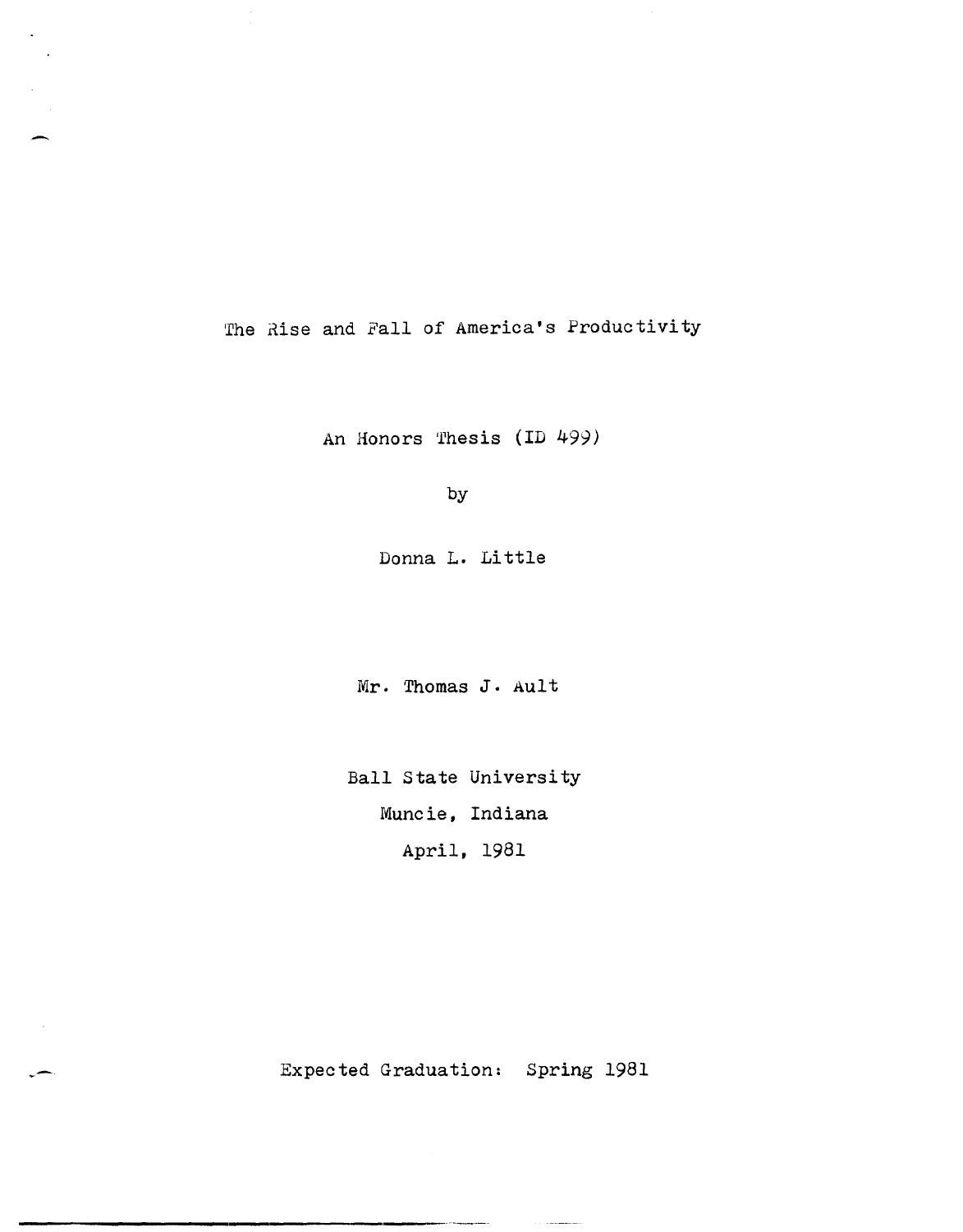$\frac{S\rho}{T}$  for  $\frac{1}{N}$ 2483  $\setminus \mathcal{M}$ こって

Less than twenty years ago, the United States empyed the best of all possible worlds. It possessed the ideal combination of low unemployment rates, low rates of inflation and rapid economic growth. But since that time, the economy has been plagued by the opposite combination--that of persistently high unemployment and inflation rates and inadequate expansion. Although it would be unfair and incorrect to say that a single factor has brought on this reversal of trends. one point can immediately be brought to center stage: The growth of productivity has slowed dangerously since the economically well-adjusted Sixties.

The purpose of this thesis is to examine in depth the decline of U.S. productivity. It will attempt to probe for underlying causes of this unfortunate state of affairs, (involving both physical capital and human capital problems,) and offer some possible solutions.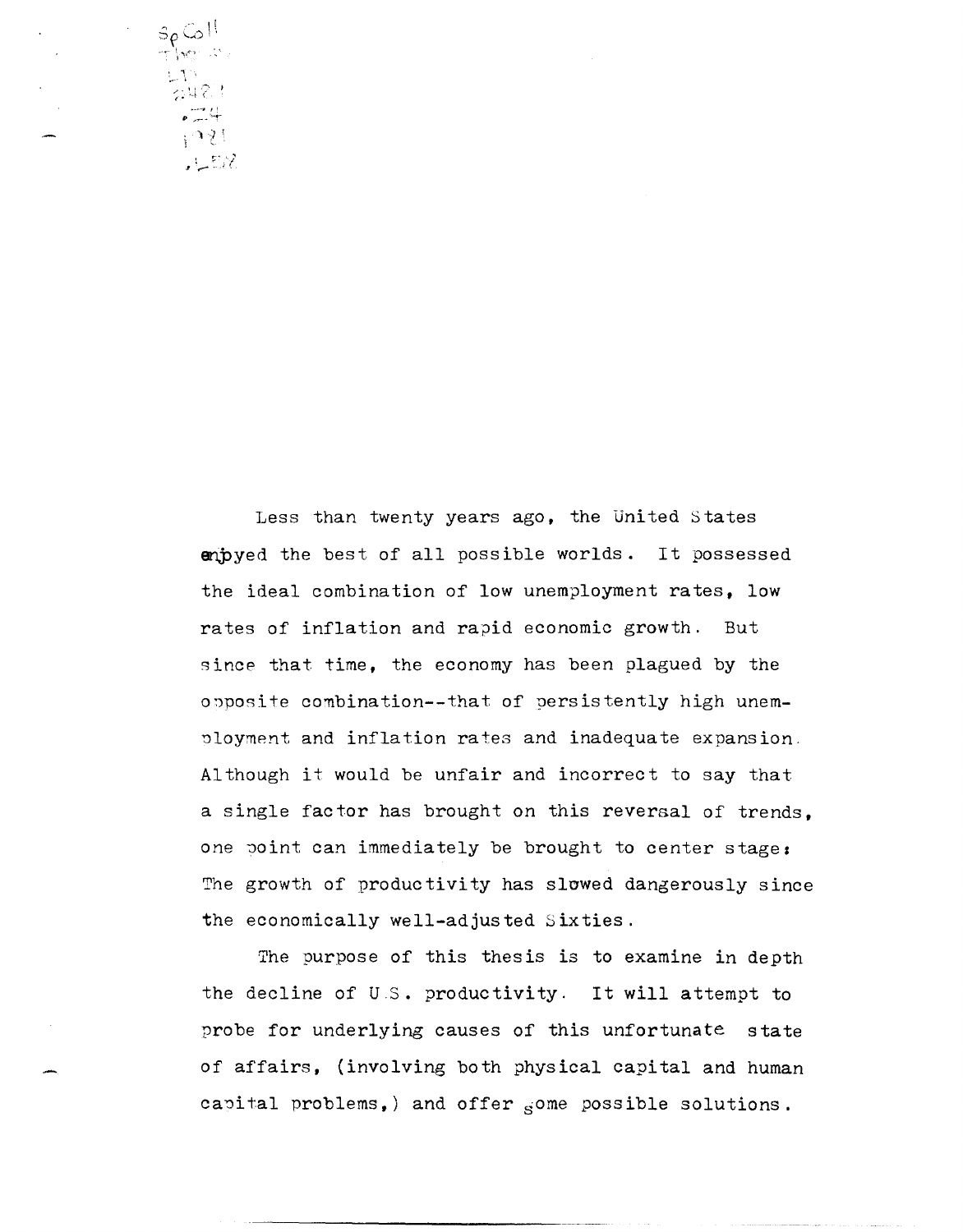To some policymakers the productivity sag is even more important than the problem of inflation, since slow growth in productivity gravely contributes to rising prices. It is for this reason, and my personal concern on the need to restore the U.S. to its position of productive leadership, that I find this topic so critical.

From 1948 to 1968 outout per hour worked increased at an annual rate of  $3\,2\%$ . But from 1968 to 1973 the annual increase came to  $1.9%$ , and over the next six years the rate fell to a miniscule  $0.7/-^1$  Economists have for the most part blamed the poor American showing in the area of productivity on three factors. They boil down to lagging outlays in research and development, a lack of capital investment, and the upsurge in costly federal environmental and safety regulations.<sup>2</sup>

The first of these--sagging spending for R&D--has slowed the rate of laborsaving innovation in United states industry. The innovations we do develop are often used suboptimally. For instance, the introduction of computer +echnology has led to a quantity jump in the amount of information supplied to management, a lot of which is unnecessary. Too many people are paid simply to move massive stacks of paper from one pile to another. Michael Sanyour, president and chief executive of Wofac Company, a division of Science Management Corporation, says,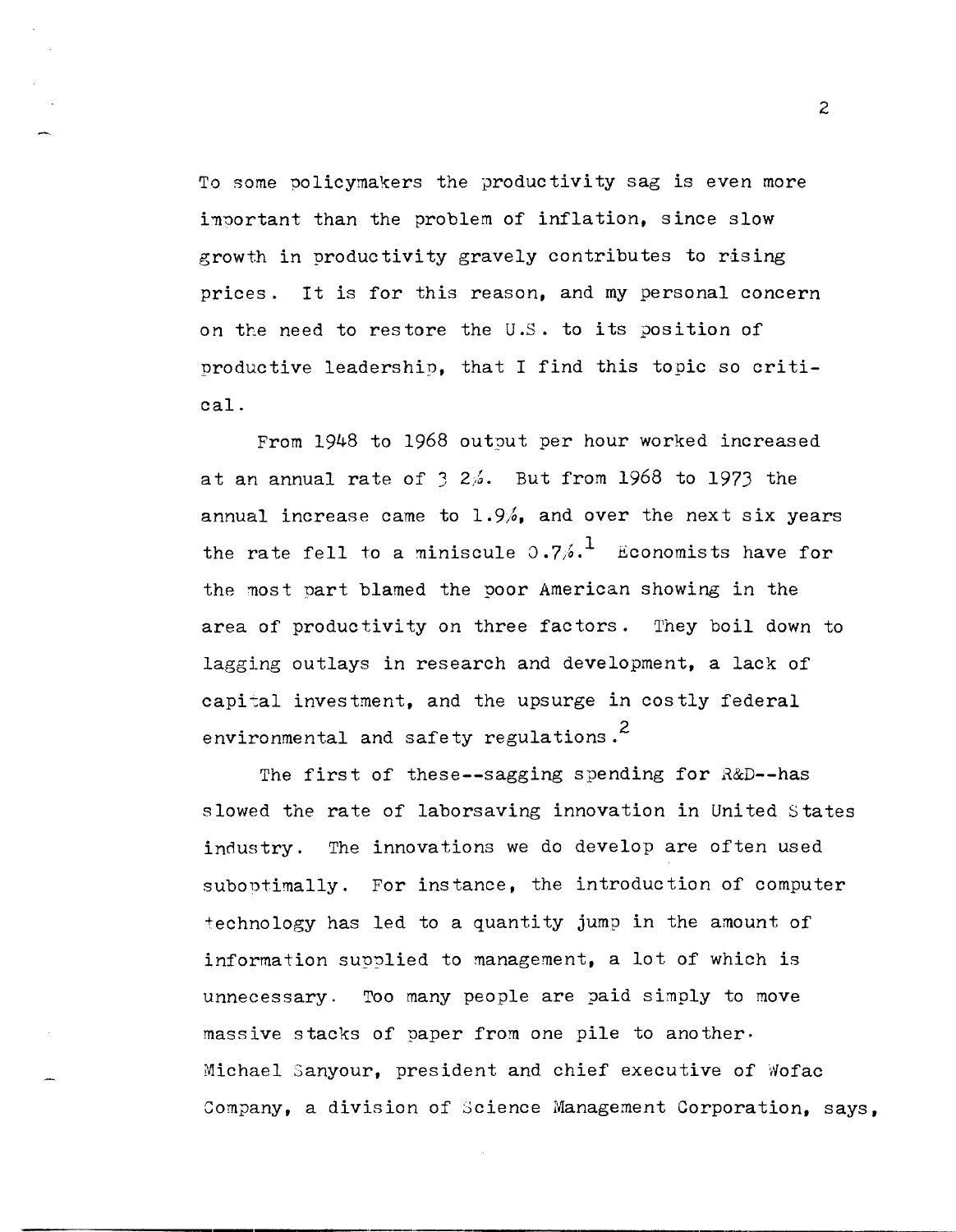"What really happens is that most companies end up with more people in addition to more hardware." $3$  Incidences such as this serve to make R&D appear useless.

It may be helpful to look back to when the investment in R&D began to take place, and note why this trend appeared. It seems to have started in the late Sixties when our previous investments in research and development did not seem to be paying off as we had hoped they would. Technology did not appear to be producing the productivity increases expected of it, and so it received a sizeable portion of the blame when we passed through a period of disillusioning annual productivity increments. People expressed great uncertainty about technological undertakings. Experts seemed to take the position that the spectacular improvements in our productivity in earlier years had been the consequence of many years of devotion to technology and had run their course. They felt that we had arrived at some sort of plateau. They predicted that necessary future improvements in productivity would have to come from somewhere else besides technology. More recently, this opinion has changed, the general uncertainty about technology has moderated somewhat. C. Jackson Grayson Jr., an authority on wages, prices and productivity feels some productivity gains can be made in every industry. "If an industry can't improve its output, it will have to go out of existence. It won't be able to

meet competition from more efficient producers. $"''$ 

 $\overline{3}$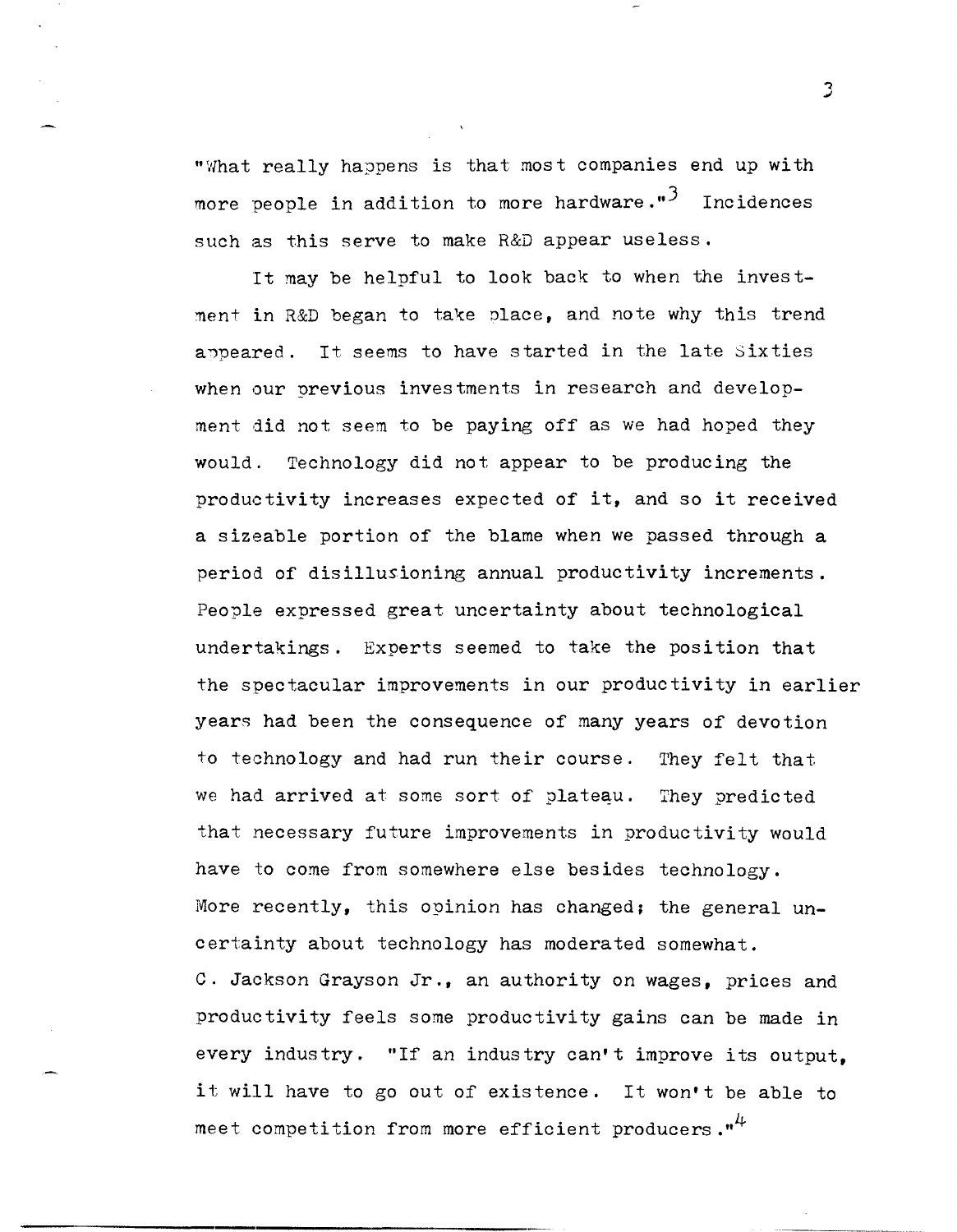Its been said that the most crucial factor in the creation and utilization of our technology is the decision to do it. This decision to invest in research, to go ahead with the development, and to install equipment is so much a matter of uncertainty, ambiguity, complexity, and the possibilities of both big gains and big losses, that it severely challenges the habitual style and skills of the decision makers involved.<sup>5</sup> Yet so much depends on this decision, that it must be made.

Industrial research and development has produced some huge successes--but, unfortun ately, they have been accompanied by a multitude of failures. One study of 80 companies found that only one out of forty new ideas survive the organized development process." $6$  But overall. its certain that R&D makes for technological progress which translates into productivity improvement. It would seem, in the long run, that there would be a relationship between the amount a firm spends for  $R&D$  and the total number of significant technological advances it produces, given they have high-quality professional personnel. The ability of management is very crucial, for they are responsible for selection of projects to support and projects to terminate.

Some have called for greater risks in research budgeting and some for less. Taking greater risks will most likely reap fewer successes, but those ventures that do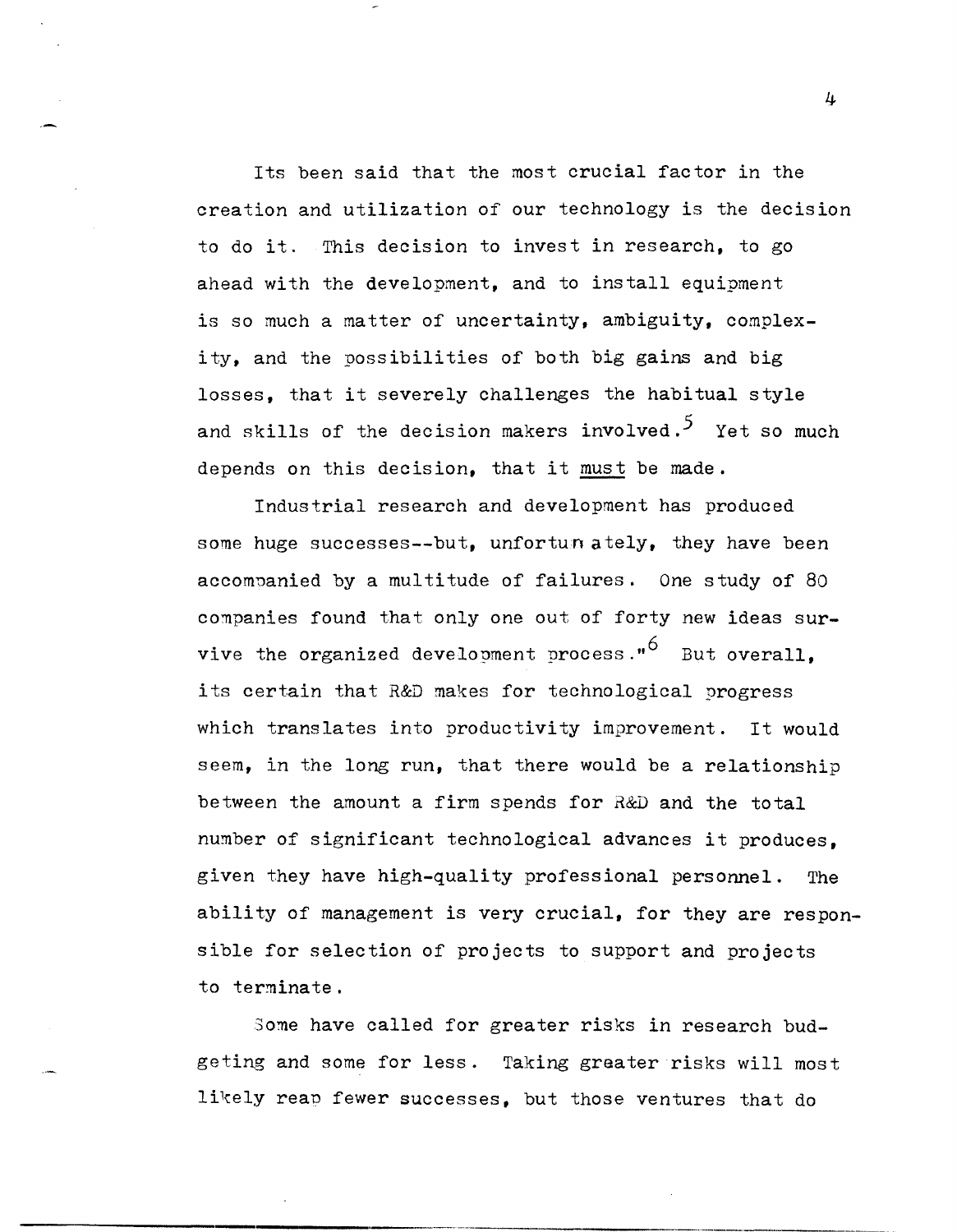succeed will probably be superior. With lesser risks taken, we will probably have more successful research projects, but the success will be of lesser importance. In essence, we would be making a myriad of tiny innovations which may be too small to increase productivity.

David Kearns, president and chief operating officer of Xerox Corporation is an advocate for taking more risks. He does not think that the age of innovation has come to an end. He feels that the wealth of the U.S. is not so much in our "abundance" of natural resources, rather it is in our minds. It is our infinite supply of ideas that can pull us through if we were only willing to try them out. "With the technology we've developed, we can revitalize our tired industrial machine and restore it to its rightful place among our competitors."<sup>7</sup> concluded Kearnes.

Echoing Kearns view, is Melvin Verson, chairman of the National Machine Tool Builders' Association. He stated that, "In the past, when things looked gloomiest it has been the entrepreneurial spirit of American businessmen that has resulted in the risk-taking that has pulled America through and made her stronger."<sup>8</sup>

A factor that is a large contributor to R&D failures, is our resistance to evaluate R&D decisions after they have been initiated. By looking at the outcomes of our R&D projects, we can learn a great deal about the value of our decision processes. That is, we should be careful not to

---" ----"-------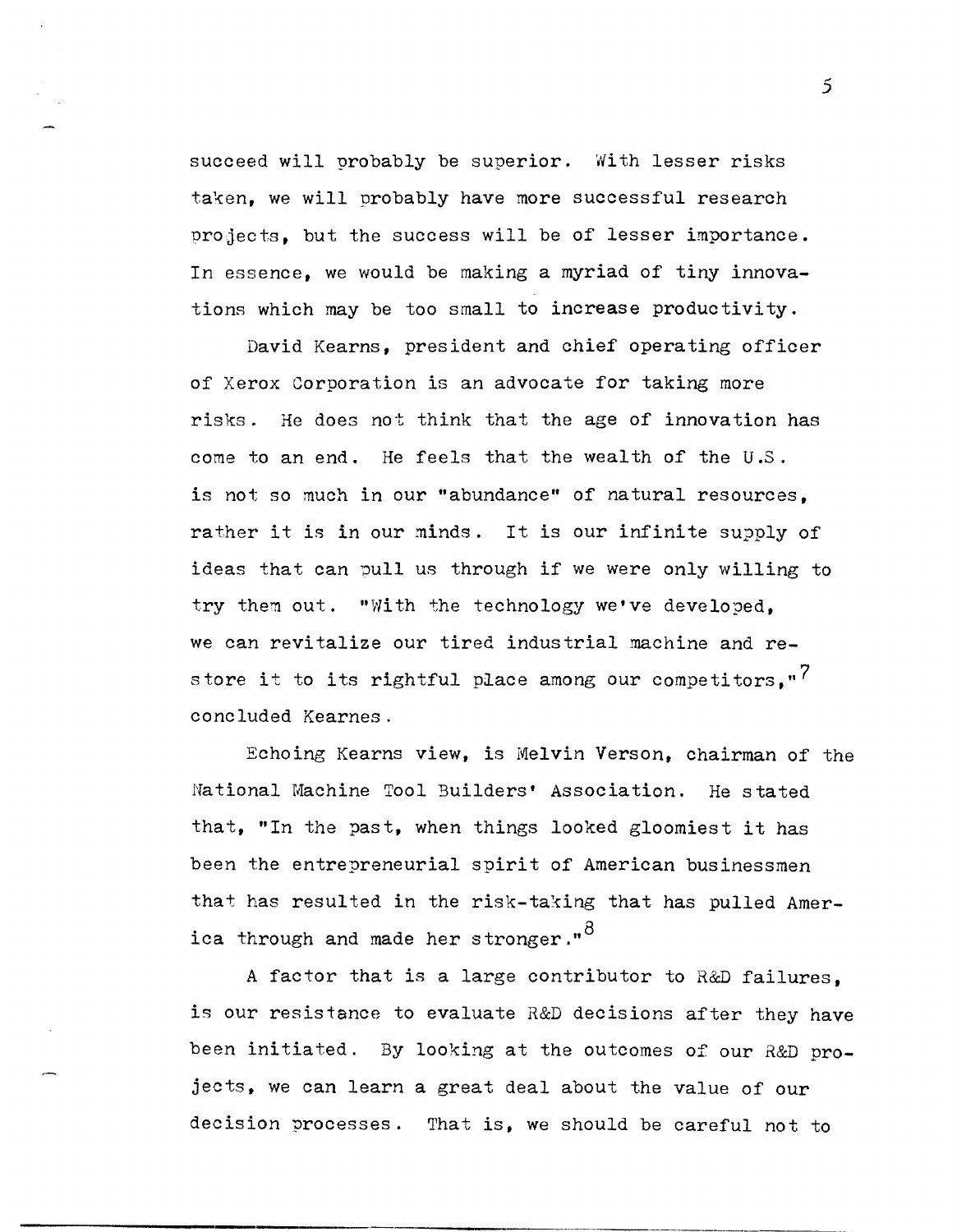fall into a "win some, lose some" attitude. Instead, we should seek to discover why we "lost some"... Gradually, the disappointing results of past R&D efforts have led more and more organizations away from a willingness to make the crucial decisions on the basis of unexamined judgement or intuition. Uncertainty should be explicitly expressed so that R&D policies can take an accurate account of both potential benefits and the associated uncertainties.

Although technology is a very important key to increasing oroductivity, the reactions of workers to the technological change is equally important. Nothing is more fundamental in determining the productivity of our technology than the view of those whose decision is to utilize it or not, and the view of those who operate it, live with it, and make their living in daily association with it.<sup>9</sup> Some workers may fear, with some degree of justification, that new technology may eliminate the need for their job. In this case, they will. oppose R&D from the standpoint of maintaining job security. The attitudes and problems with workers will be discussed later in this nauer.

The second of the factors blamed for our nation's slow growth in productivity was the lack of capital investment. Capital investment is needed to purchase more productive and efficient equipment and expand plant capacity.

Between 1948 and 1973, business spending on new plant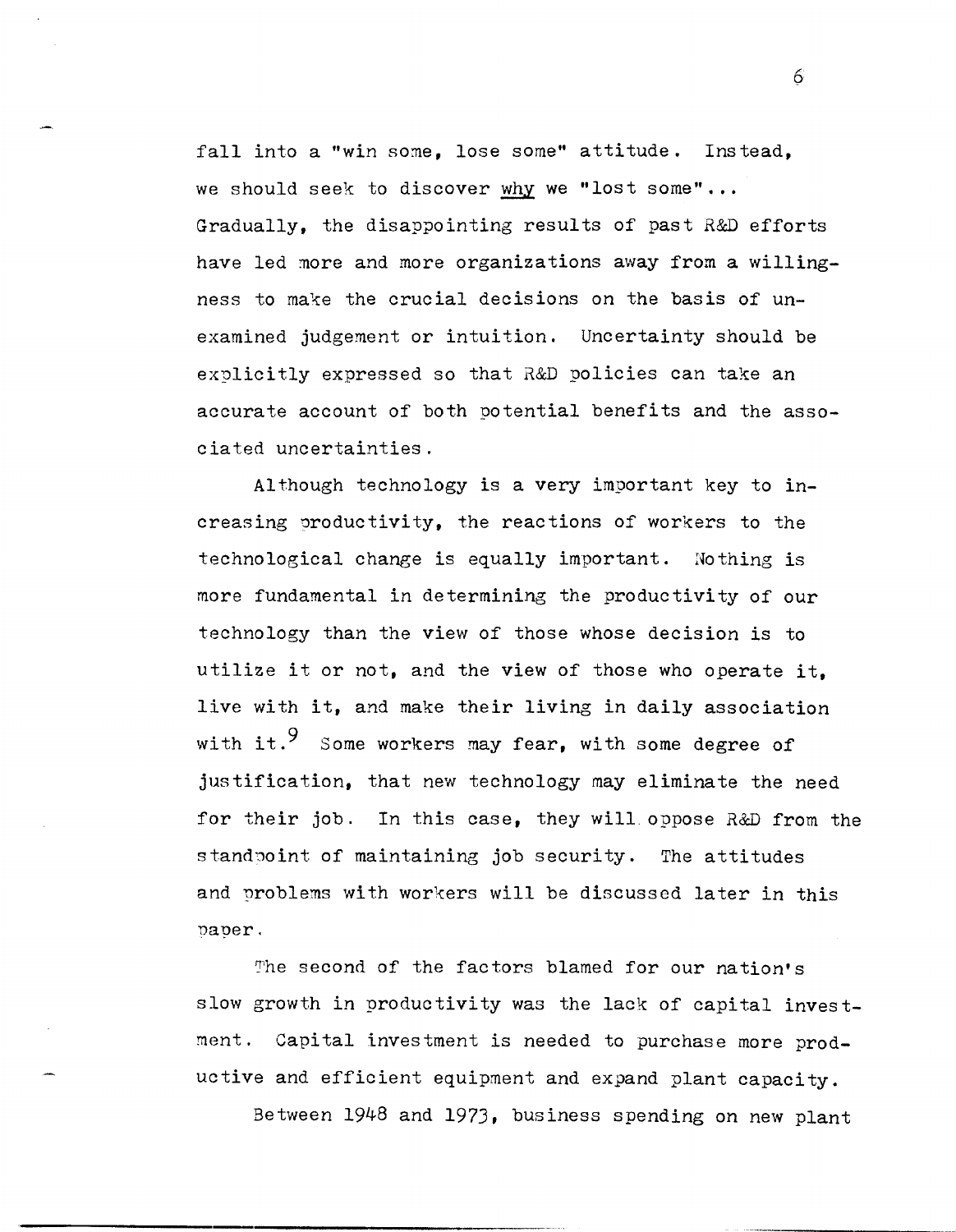and equipment added  $3/6$  a year to the capital investment supporting each man-hour of work. Since then, this capital-labor ratio has increased only 1.75% annually.<sup>10</sup> This means that businesses are hesitating with their additions of cost- and labor-saving machinery. There are three major areas of managerial decisions affecting productivity and technology. These include modernizing existing plants through the purchase of new equipment and facilities containing technological improvements, building new plants that can take advantage of economies of scale, and establishing longer-term R&D programs that search for advances in products, processes and production equipment.

The modernization programs would entail less investment thah new plants and would probably offer moderate rewards to come closer to catching up to technologically superior competitors. But, its often found that the restraints of existing facilities often hinder attempts to reduce the technology lags.

Building new plants that already contain the major advances of competitors would require bigger and longer investments and more risks. But, if they are successful, these new plants could catch up to the current technology of competitors. By doing so, this plan of attack would offer higher rates of return than modernization projects.

Long-run research and development programs usually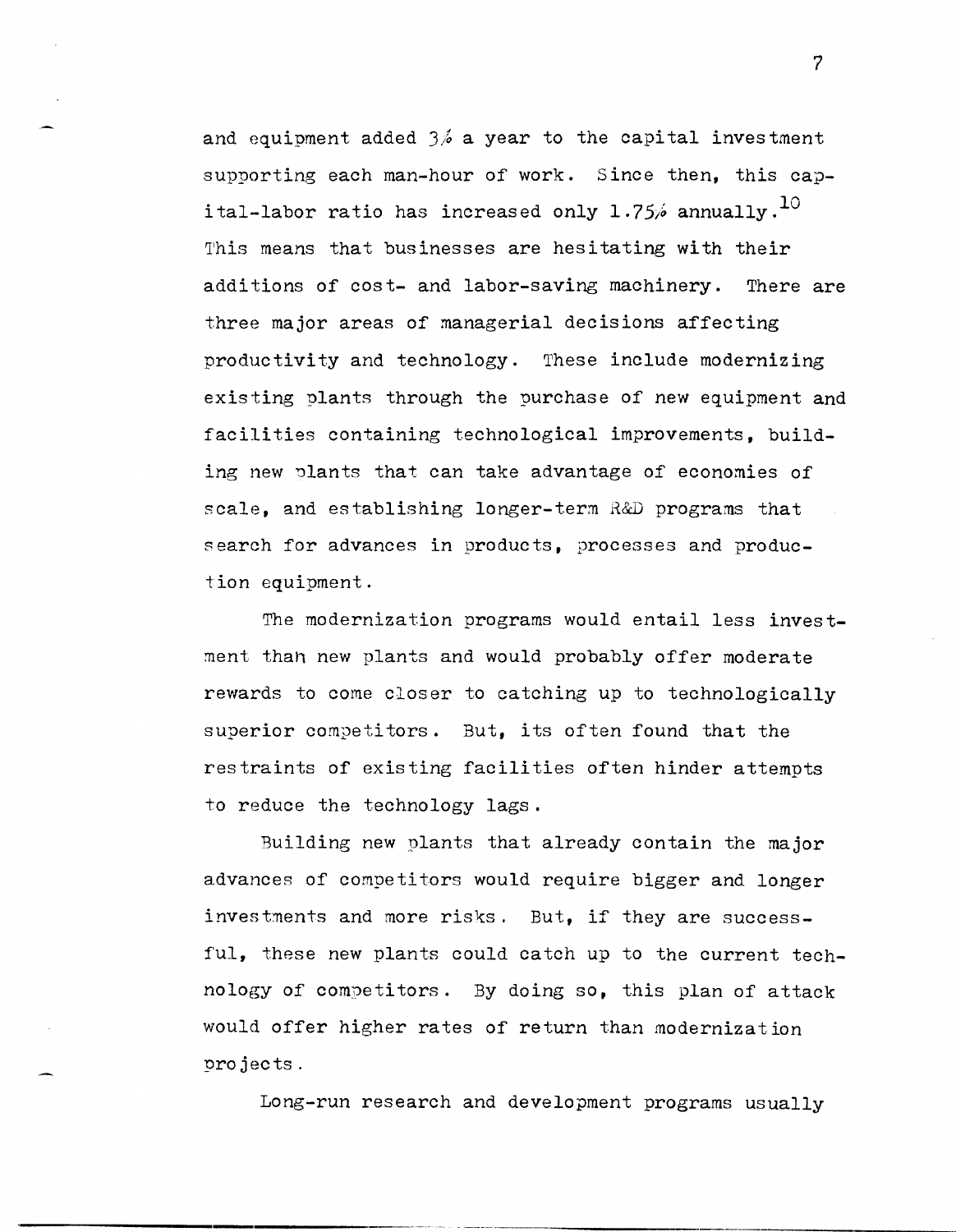involve even greater risks than the first two cases. but they also offer much greater and longer-lasting competitive advantages to the firm that undertakes them.

There are several deterrents to undertaking capital investment, one of the most powerful being the excessive emphasis we place on short-term profitability. Management often sacrifices long-term wealth maximization to obtain this short-term profitability. They take one look at the high costs and risks of long-term research and the construction of large, innovative production facilities and then overlook the possibility that these costs may be recouped many times over if successful. The short-run view of profitability has encouraged concentration on projects which can be completed more quickly and which involve relatively smaller financial commitments--rather than to face the chance of declining profitability over an extended period as increasing resources are absorbed into longterm undertakings which yield no additional revenues until some come to profitable form.  $^{11}$  For building large, new plants which contain innovative technologies, short-term views make it harder to obtain needed financing, since most of the payback won't be in a few short years.

Sony chairman Akio Morita agrees that there is too much emphasis in the US. on the short-run. However he thin's management's fear of sacrificing his profit to his successor is the overriding consideration, rather than the fear of project failure. Morita states, "The annual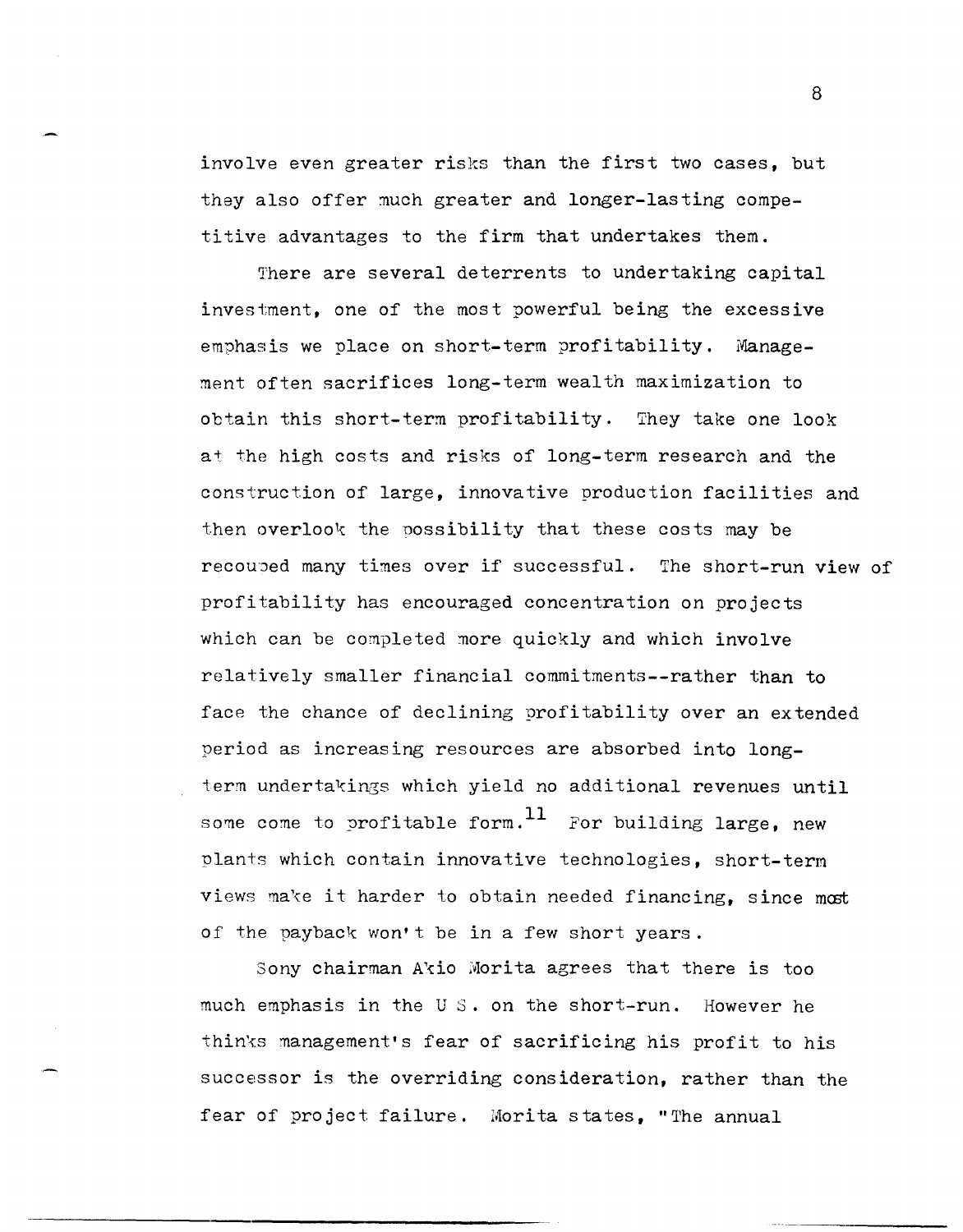bonus that some American executives receive depends on annual profit, and the executive who knows his company's production facilities should be modernized is not likely to make a decision to invest in new equipment if his own income and managerial ability are judged based only on annual profit." $^{12}$ 

Before leaving the topic of cayital investment, an up and coming trend in plant additions should be mentioned. One of the major plant additions in the near future will be the robot. "Robots and other computer-aided automation are essential if industry is to increase productivity and enable the U.S. to compete more effectively with Japan and West Germany." $^{13}$  In several industrial jobs, robots have the edge over humans. They can perform repetitive, boring motions and work under harsher conditions while maintaining greater accuracy than their human counterpart. They don't demand wage increases, take long lunch hours, or threaten management with strikes. The **fact** that robots can maintain greater accuracy on the job brings the topic of "quality" into the picture. Although the robots cannot "care" about the product they turn out, they can be programmed to produce quality products consistently. This is not the case with human workers-they often do not take pride in their workmanship. The number of defective products on the market today and the growing amount of worker absenteeism reported lend themselves to this point. 'Ne must somehow instill our workers with a quality concern as well as seek to improve quality control measures.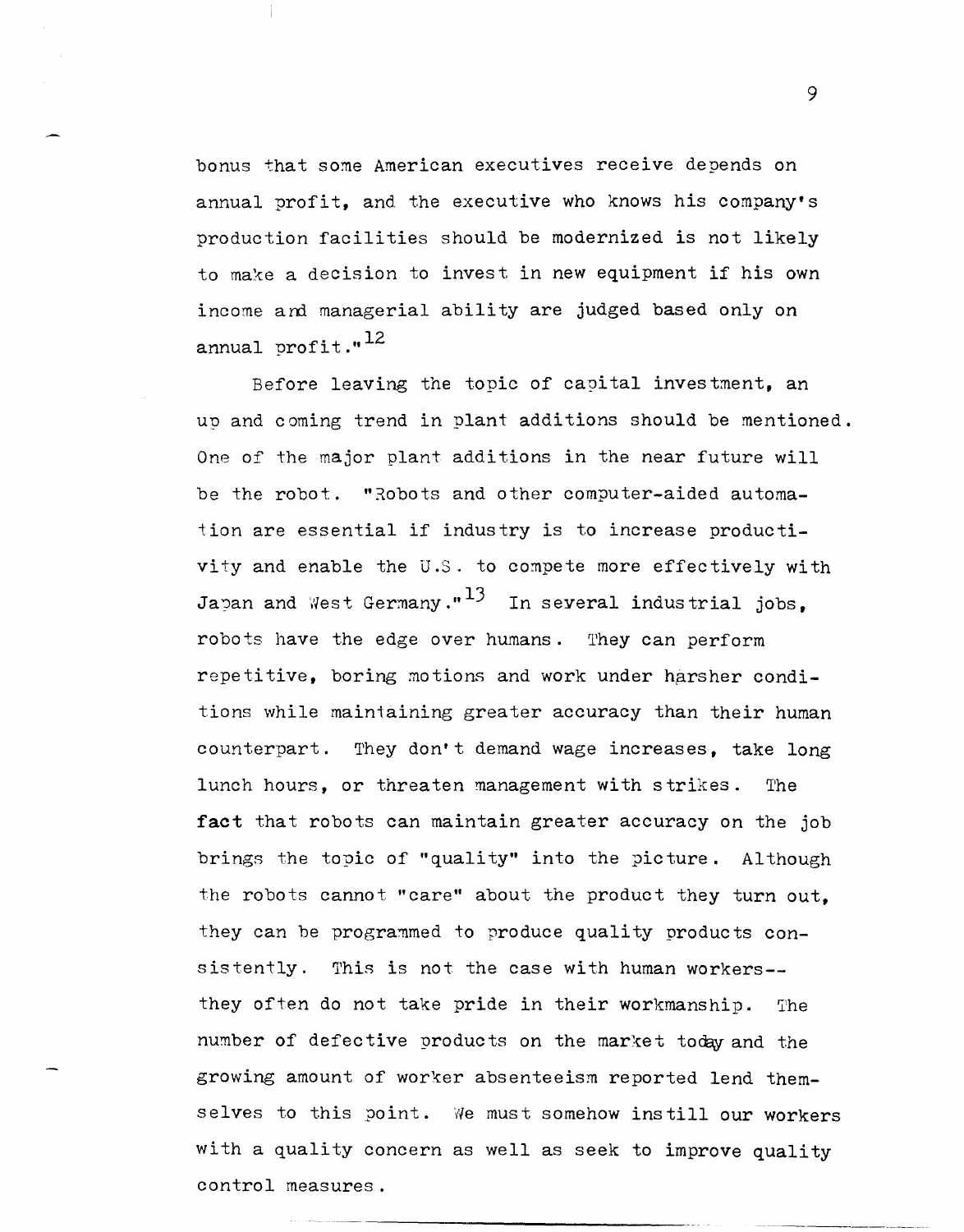The third factor that contributes to our stagnated productivity is the over-abundance of federal government regulations, which often handicap plant efficiency. One study showed that we have lost alnost one fourth of our productivity gains in recent years as a result of industry's need to invest huge sums to meet pollutioncontrol and environmental standards, and safety and health rules. $14$  These dollars spent complying with regulations coula have been channeled into purchasing productive equipment and developing more efficient operating methods. Environmental pollution controls represent one of the important sources of deterrents to advancing productivity. The negative results of these regulations don't arise from the principle of reducing pollution, but rather from the level of the standards set, the speed of required progress, and the methods of implementation. Since its obvious that pollution controls will divert some investment from programs to increase productivity, (which embody improvement of industrial competitiveness and associated employment and income levels) the question becomes how much of this diversion is desirable? In the February 19, 1979 issue of Forbes it pointed out that GM was at that time spending \$1.1 billion a year on meeting government regulations--which is the equivalent of 23,750 full-time employees out of GM's total employment doing nothing but working to satisfy the demand of public interest groups.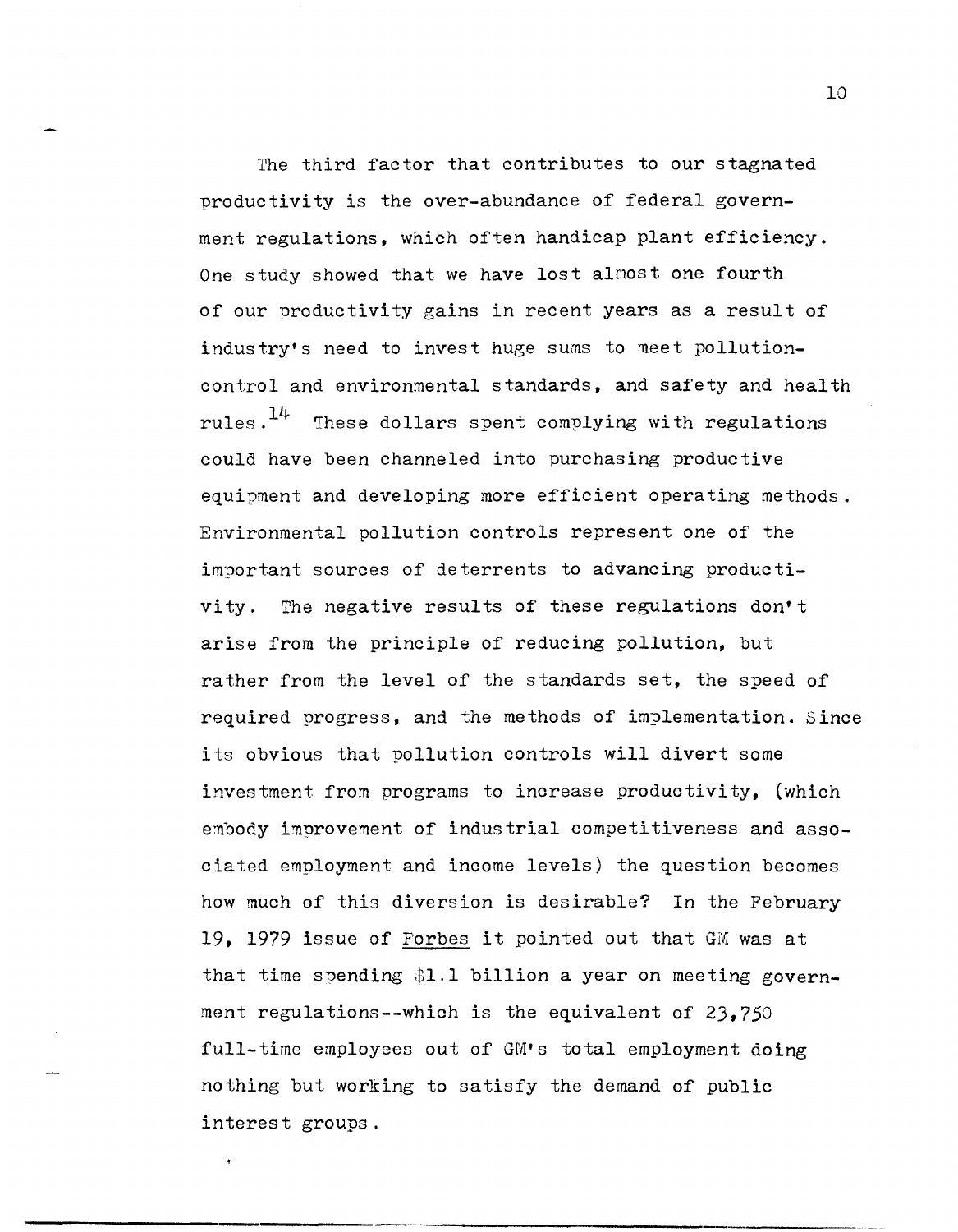Although a clean, healthy environment benefits each of us, we must recognize the need to remain competitive with other major industrial nations--these two ends of the continuum must be weighed and their worth evaluated. One method of solving the pollution control dilemma would be to set standards and impose stiff fines for violations, but leave it up to the industry to decide the cheapest way of implementing them.

Another deterrent derived from pollution controls is the long, drawn-out, and costly process of analyzing and evaluating the environmental impacts of new plants. Delays of one or two years, and even longer in some cases,  $^{15}$  combined with additional outlays for special stUdies may make new plants hesitant due to the risk of being forced into bankrupcy from meeting expensive pollution-control requirements.

Another example of government deterrents to innovational efforts is seen in the area of patents and antitrust policies. Presently, large companies who are often the most capable to conduct the R&D necessary to develop advanced technologies, face the threat of having to make their major successes available to competitors. In essenee, patent policies, which were originally intended to encourage technological advances, are resulting in the opposite effect. So to counteract this effect, protection must be strengthened for both big and small firms by removing the disincentive of being forced to share tech-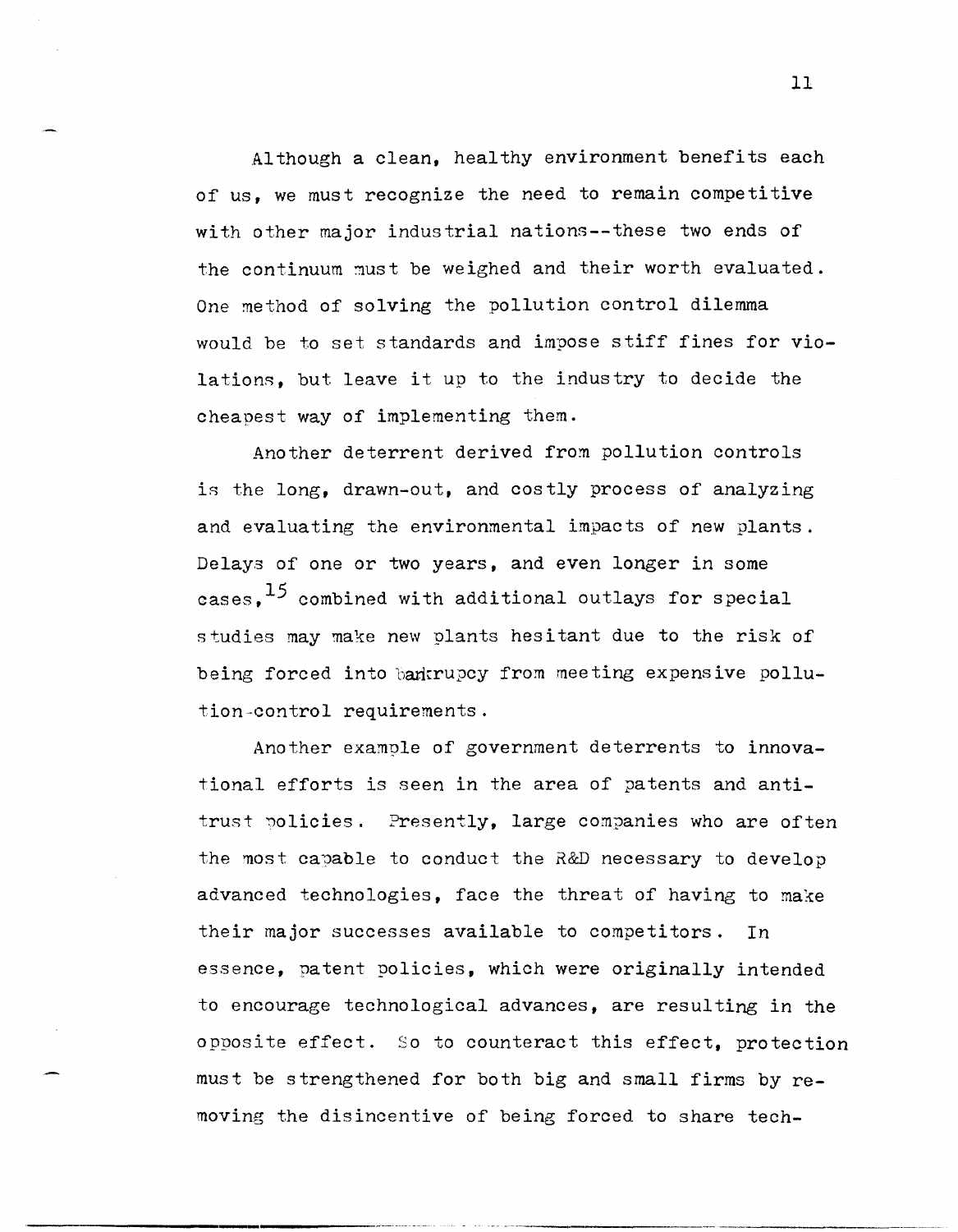nological advances. One of the important sources of improved technological capabilities in recent years has been increasing the size of operating units to take advantage of economies of scale. The increased size, though, would create dominance in many industries by a small number of firms. In other countries, attempts to employ potential increases in efficiency and competitive advantages have been actively supported by their governments. This has not held true in the U.S. In the United States. our commitment to maintaining competition has led to discouraging concentration with the result of lesser efficiency.

Another government deterrent that has been under attack is foreign trade policies. "The U.S. needs to recognize the importance of exports in tody's global- and highly competitive environment. We must establish fair and equitable policies that will allow Americans to combete in the world marketplace." $16$  At the present, we are saddled with subsidized exports to the United States and foreign refusal of equal access of U.S. exports to their domestic markets. One step the government could take here would be to strengthen federal enforcement of antidumping laws. Tariff penalties might help protect private enterprises in the United States from unfair competition by imports relying on government subsidies not available to domestic firms.

The purpose of efforts such as antidumping laws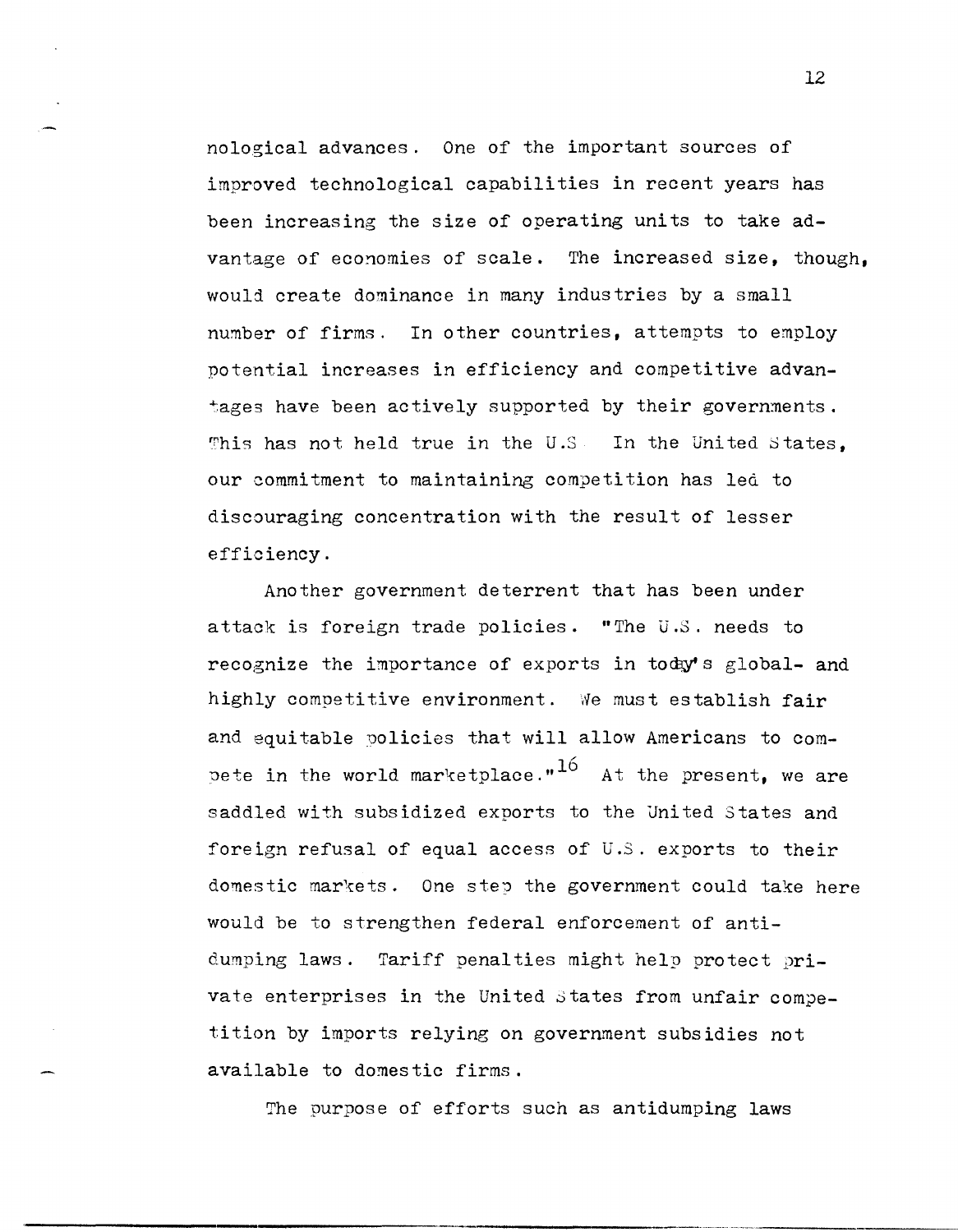and tariff penalties would not be to discriminate against imports on the basis of lower wages abroad as is commonly assumed. On the contrary, one of the main reasons for improving domestic technology is to permit our labor force to compete with such imports by raising productivity levels enough to make higher wage rates feasible. However, direct restrictions should be considered against imports from countries which apply direct or indirect restrictions against U.S. exports.

An article appearing in the June 16, 1980 issue of Fortune discussed the use of tax cuts to encourage businessmen to spend more on new plant and equipment. (The term "supply-side economics" encompasses this idea.) It sees capital spending as having been restricted because the tax deductions companies can take for the depreciation of their assets are unrealistically low. A bill has been proposed that would allow for faster write-offs for most assets, which could help compensate companies for the higher costs they would be facing once the equipment really did wear out.

Dale Jorgenson, a Harvard economics professor criticizes this bill, though, because its based on historical costs (which don't reflect rising inflation) and because it gives corporations incentives to buy assets that maybe do not even result in noteable increases in productivity. "A businessman should spend his money for the maximum increase in efficiency, and not just to take advantage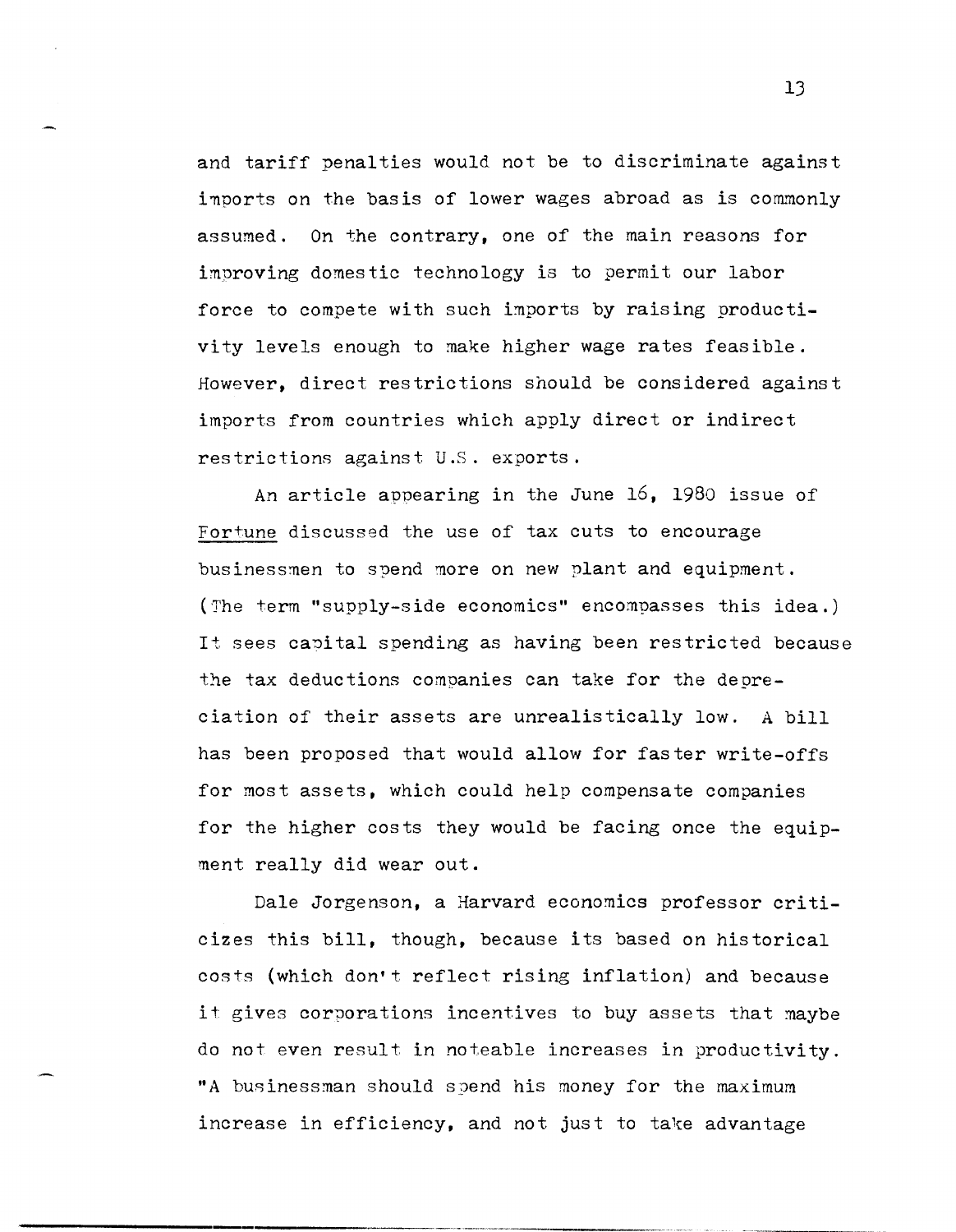of a new tax wrinkle."<sup>17</sup>

Thus far, this paper has focused primarily on machineintensive productivity improvement strategies... at this point, I would like to consider declining productivity from the people-intensive side.

Since productivity is measured by "output per manhour" a careful look at the workers supplying this labor would be prudent. The Bureau of Labor Statistics reported that output per man-hour has been rising at a rate of about 3.2% a year since World War II, but currently the figure is less than half the long-term rate.<sup>18</sup> Although management agrees that improving output is important, they often have no explicit program to accomplish it. Management inattention to the problem must be addressed. "Deep in his gut the American manager thinks people aren't important to productivity, that its just a question of more capital or new technology. He's got to learn that people are the key and that we've got to unleash the untapped talent of workers."<sup>19</sup>

Some blame union-imposed work restrictions for lagging productivity. Unions impose bogies--which forbid capable workers from surpassing a certain level of output. (Peer pressure, as well as threat of physical harm, induce workers to abide by these bogies.) Their purpose is to prevent unusually gifted workers from making co-workers appear inefficient or lazy, and also to prevent management from making the high output of a few into standard output for all. Sometimes, especially after technolo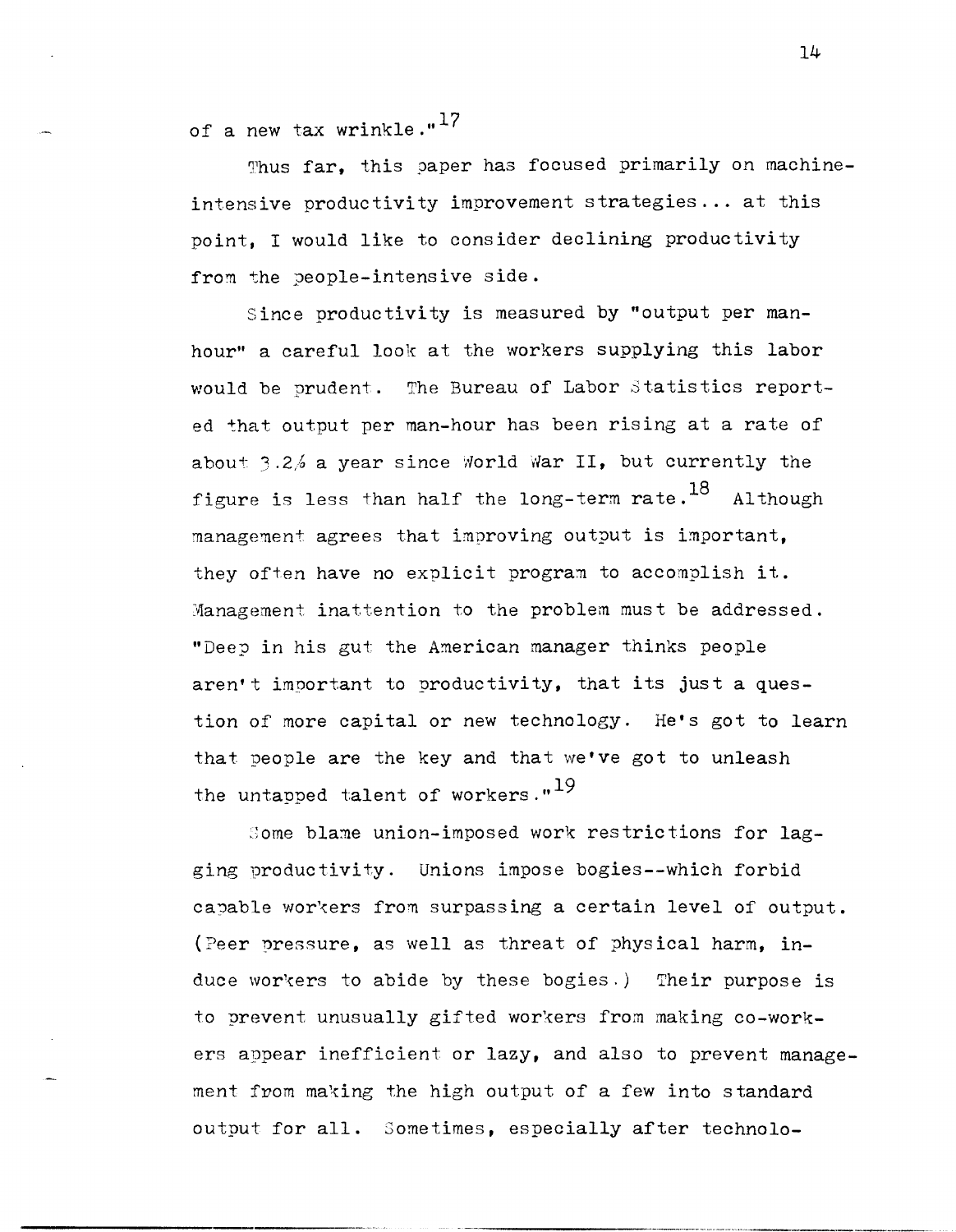gical advancements, the bogies become unrealistically low.

Its obvious that the blame cannot be completely assigned to either management or workers. That is, productivity has become a joint problem that must be conquered from both sides.

There have been several theories attempting to explain the worker's viewpoint on the importance of work, and what incentives best induce him to work harder. But, these theories often forget to note the differences in worker preferences. Some workers consider job security most important, while others may care most about how much money they make.

In a 1973 survey of 2,535 sewing machine operators, job security overwhelmingly was rated most important; rated above "pay equal to other plants," "more fringe benefits," and far above "meetings to talk about how work is done and how it could be done differently." $^{20}$  These operators would obviously oppose technological advancements that would increase productivity for fear of being displaced from their jobs. Labor unions continue fighting for job security by opposing anything that tended to increase productivity; winning work rules and time off which tended to reduce productivity; and holding on to contractual agreements which often made it harder to increase productivity. In today's competitive environment, firms can't afford to employ non-productive workers. Labor is always looking for "more", but if they want to attain it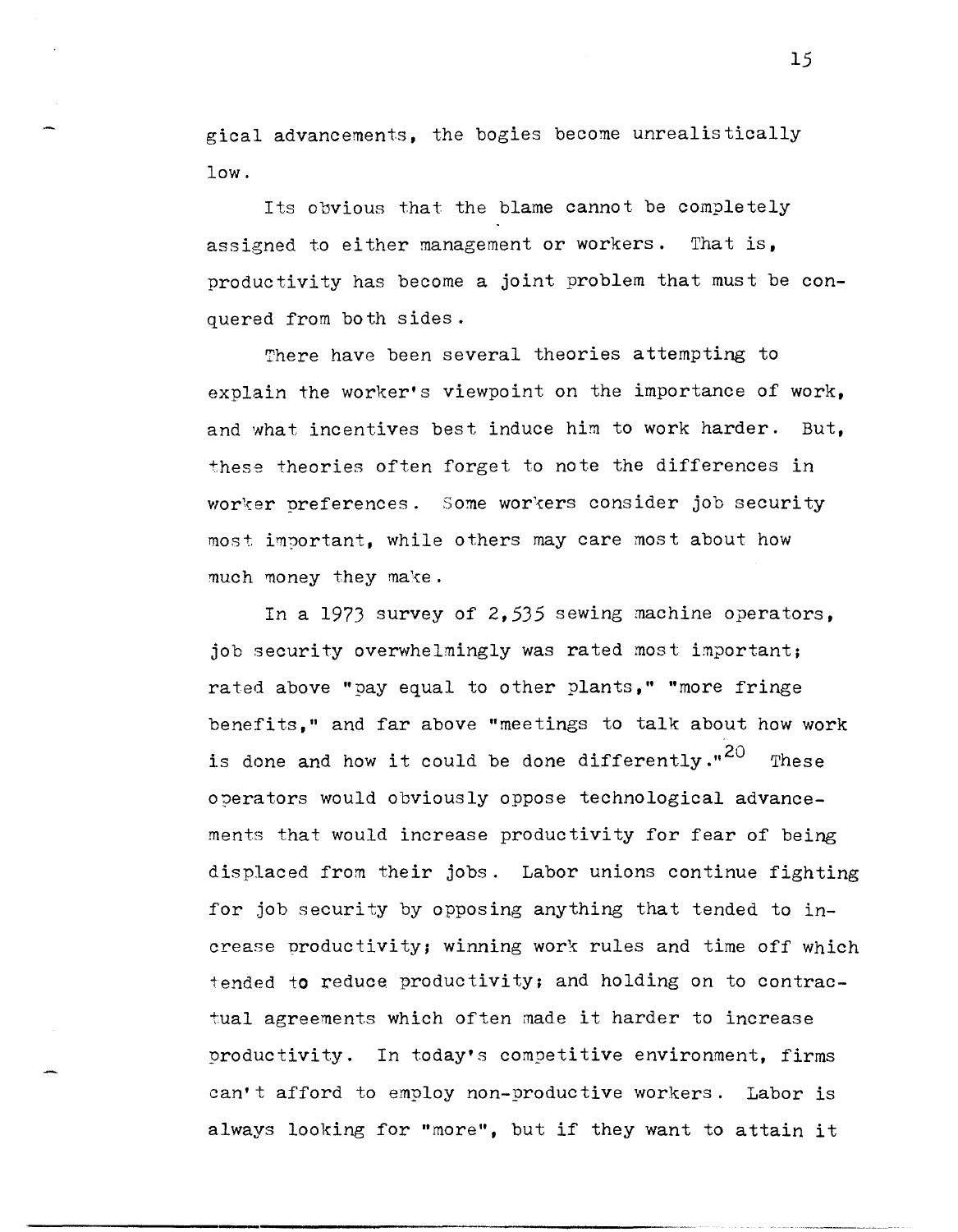they must be prepared to work for it. "If an incre- $\epsilon$  (ental worker doesn't produce any more goods than the average existing worker, there won't be any gains in efficiency out of which to finance a higher standard of living."<sup>21</sup> To attain a better standard of living, people must become more efficient, absenteeism must go down, and we must get the most out of technology.

Hanagement should refuse to grant multi-year labor contracts with automatic wage increases that are not tied to productivity increases. Paying for work not produced does nothing but add to inflation.

Businesses and government may be able to step in to help reduce the worker's fear of maintaining job security. Perhaps they could offer retraining opportunities for younger employees and reasonably attractive early retirement terms for older employees. Displaced workers might also be guaranteed preferential consideration for any new job opportunities brought about by the technological advances.

In general, workers do not see their interests coincident with those of management. They see themselves as being asked to trade an almost certain short term sacrifice (work harder) for an uncertain long term gain (an increased standard of living.) Besides, productivity always seems to increase for the economy as a whole every year-·-so why should any individual worker be expected by management to take unusual risks while productivity goes right on increasing without his help? In response to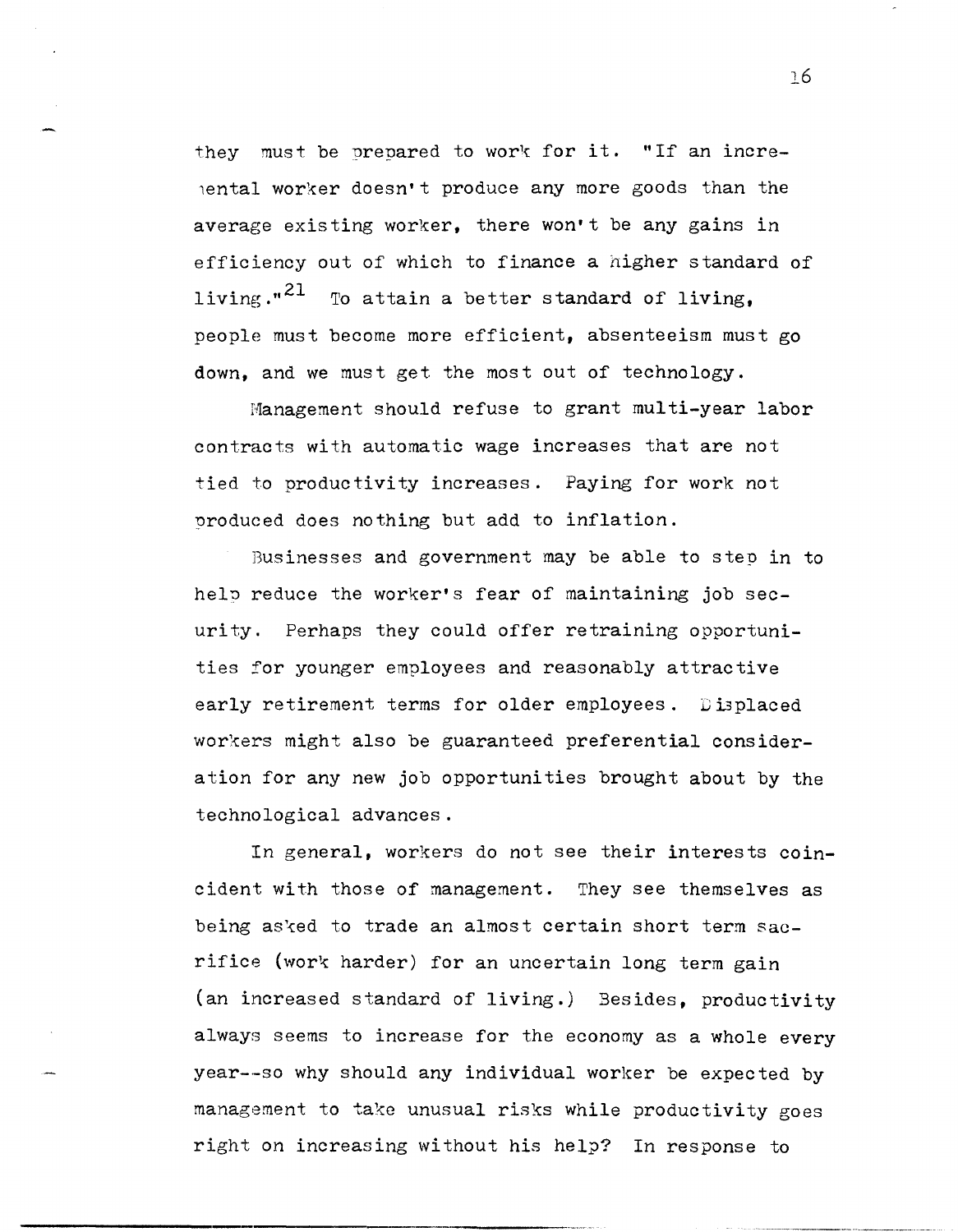this conflict of interests, Sony chairman Akio Morita stressed that "Good management is the key to good management-labor relations."

In Japan, when a worker is hired, a responsibility of lifetime employment is bestowed upon him. Even in times of economic downturn, they are reluctant to impose layoffs, for the Japanese place high priority on employee relations. Workers are put into training programs, or asked to fill new jobs in the plant created for them. This investment in human capital is wise, for economists have shown a positive impact of education on increased productivity.<sup>22</sup> When the economy picks up, the increases in productivity from better training and high morale should compensate for the cost incurred while keeping workers on the payroll.

In addition to improving management-labor relations, management should take a good look at the production process itself. "Fully 30% of a workday is lost, through scheduling problems, unclear communication of assignments, improper staffing and poor discipline."<sup>23</sup> This implies that a major factor in enhancing productivity entails simply ensuring that the work is laid out in the most effective fashion, the procedures for doing the job are efficient, proper tooling is available and that workers have the equipment and personnel support that they need to be most efficient.

One of the basic improvements that can lead to a more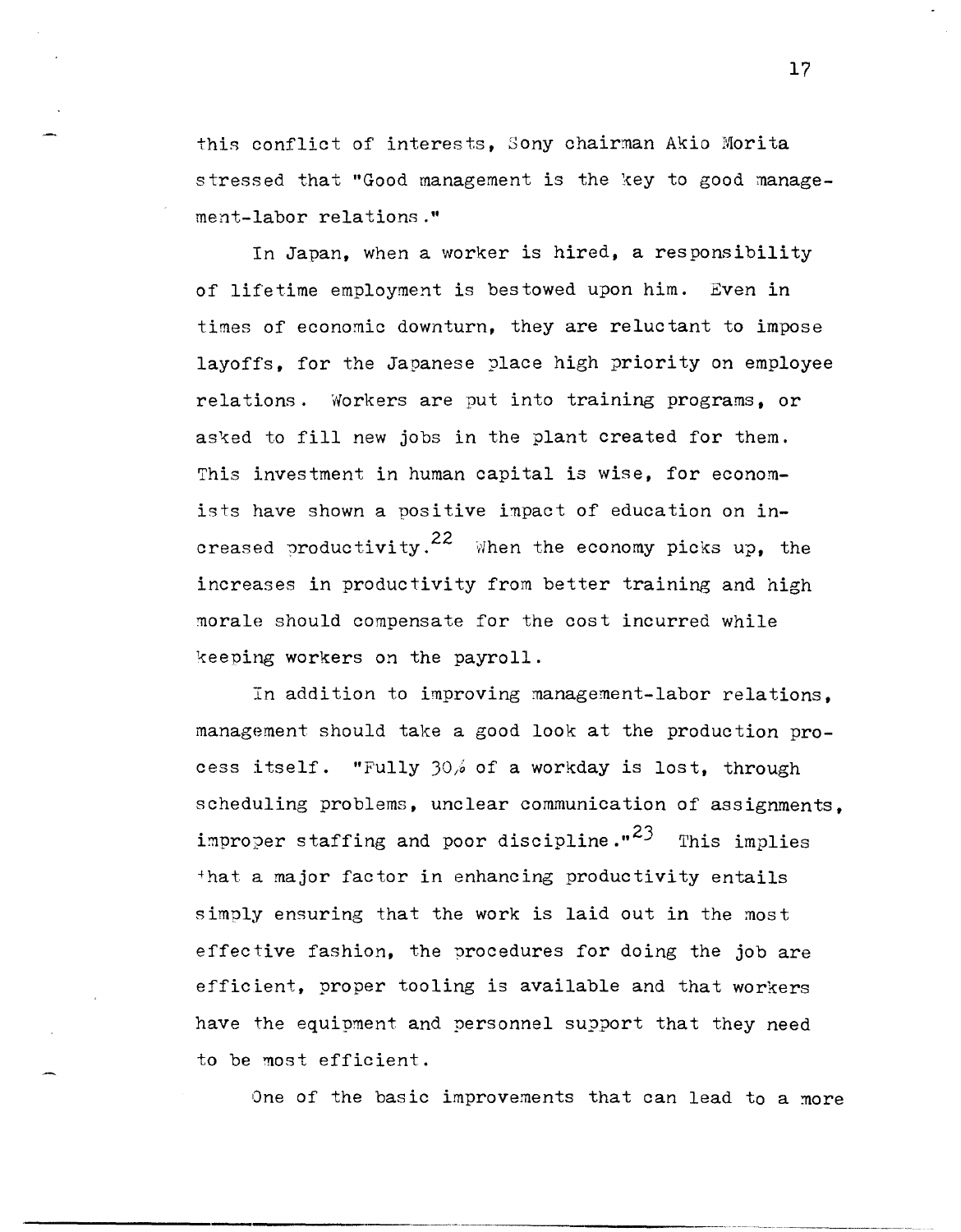efficient work flow is the process of streamlining the organization. Smoothing the flow can enable the organization to function in a more productive manner. As the economy has increased in complexity, managers have too often tried to cope with problems by adding unnecessary activities, and inflated titles to the organizational pattern. As Hornbruch states in Raising Productivity, "An organization is much like a fruit tree. If ignored, it develops branches and leaves abundantly but doesn't produce much fruit." The firm should not overstaff- there should be both a functional and economic reason for each position. The number of levels in an organization has an important impact on its productivity, because the more levels the more cost. Not only are there added payroll and fringe benefit costs, but also the cost of "slowness" from going through all the channels. Also, the more levels information must filter through will produce more discrepancies from the intended message.

Once the organization has been streamlined effectively, management-labor relations should be improved through the sharing of information and communication in an atmosphere of operness. Employees should be encouraged to feel a sense of responsibility with regard to their decisions and their performance on the job. This sounds simple and straightforward enough, but its often hard to overcome psychological barriers among management to having workers participate in decisions. "Management is terrified that it will mean giving up control to the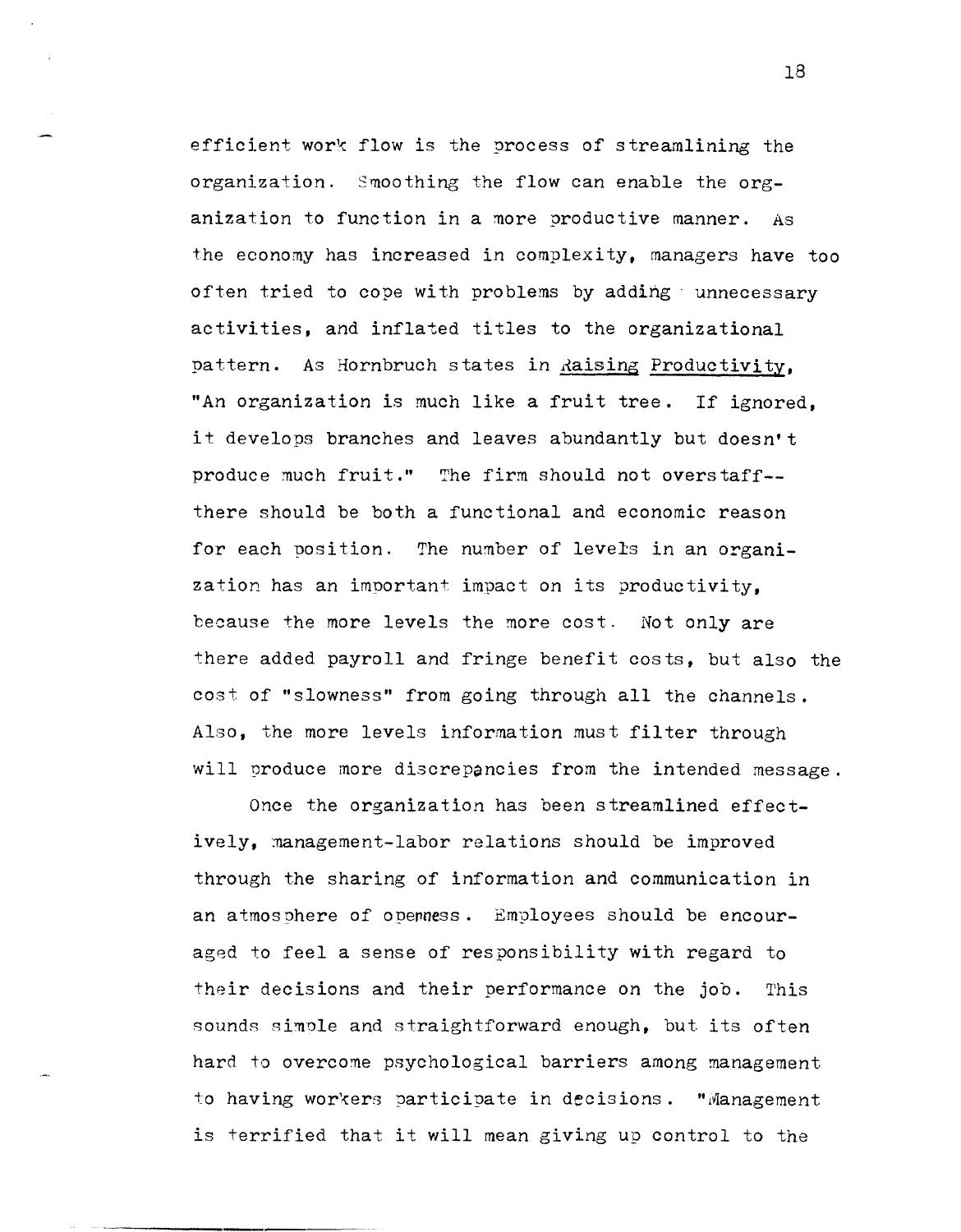workers." $24$  claims Theodore Mills, director of the American Quality of Work Center in Washington. But it has been shown that workers respond best to programs that they help create and understand.

The concept of increasing the employee's control over the work situation provides him with more discretion about how a job is to be done. Unnecessary constraints are removed as much as possible. Flexitime may be used to give the worker greater freedom in determining his work hours. An example of a program used to aid worker's understanding of the goals of the firm is that of Management by Objectives. It tries to plan future results by involving managers and subordinates in the areas of responsibility. It identifies the organization's goals and uses them to guide the managers and subordinates in setting individual objectives. When completed. MBO can be used to measure performance on how well the individual met responsibilities and furthered the organization in its mission. C. Jackson Grayson, Jr., in the May 1, 1978 issue of  $U.S.$  News and World Report. discusses the merit in showing workers that they have a stake in the success of the enterprise, that their jobs and pay depend on improved efficiency.

Some gains in productivity may be attained by more management reinforcement to workers--such as feedback about results, and rewards for desired behavior. Feedback is the basis for setting new goals or revising existing goals before too much harm has been done. "'Ihe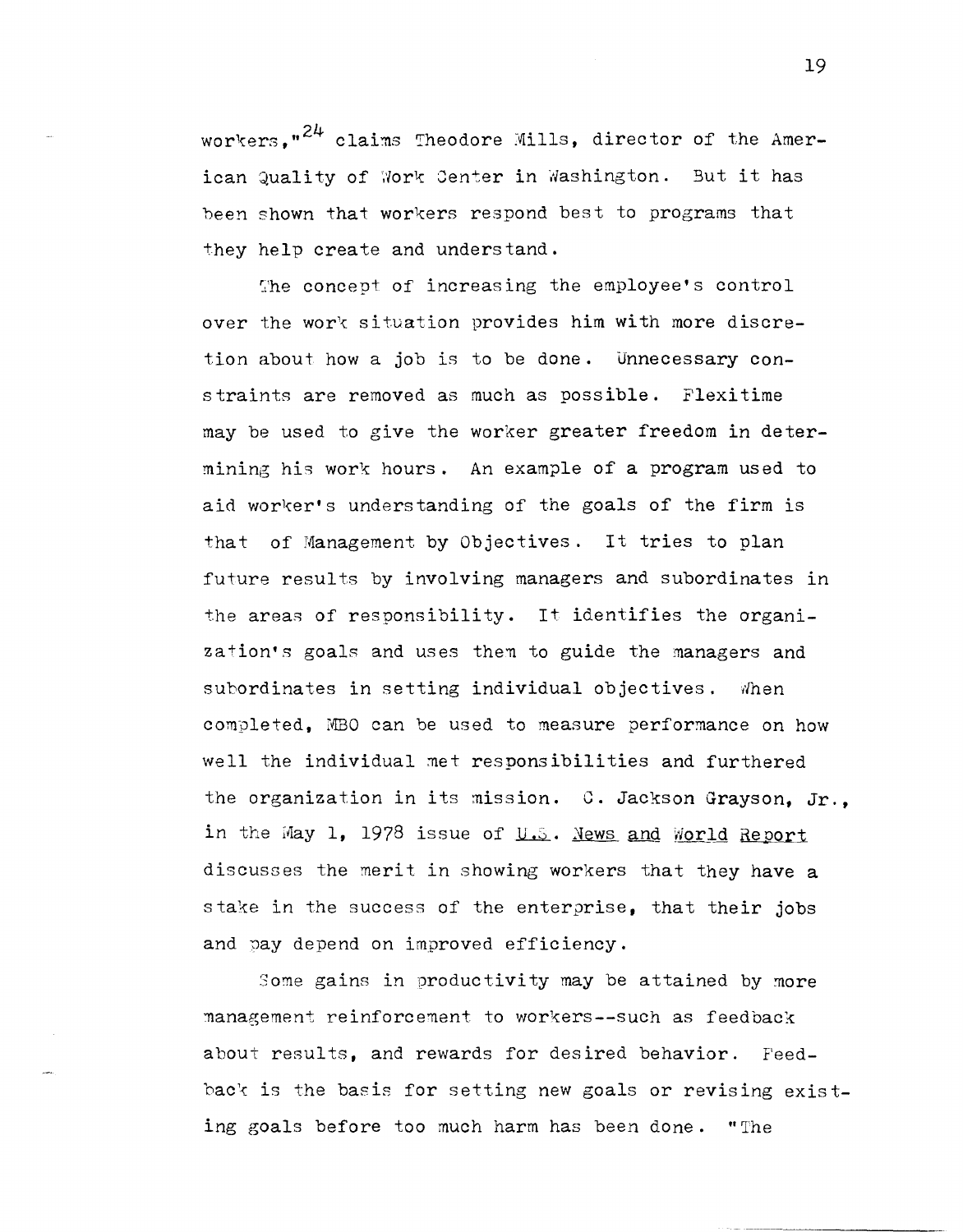process of building behaviorial reinforcement into human resource management should attempt to structure the reward system in such a way that it represents a win/win situation."<sup>25</sup> This means that the returns of the program must not be one-sided, either toward the organization or the employee. Everyone must gain to bring about increased productivity. Management can give workers a share of the gains in productivity in the form of higher pay and increased job responsibilities and workers can devote themselves to a more sustained work effort while on the job.

One final comment on poor productivity hits upon the sociological aspects of the issue. Amitai Jtzioni, professor of sociology at Columbia University suggests that the changing work ethic is a major factor. "If its true that more and more workers are stoned on the job, would rather collect welfare than work ... and if large numbers of people have begun to believe that hard work is unnecessary  $\ldots$  that may be causing the productivity slowdown. $,26$ 

But this dim view of American workers is not held by everyone. Author Abram Bergson says, "'l'he Americans are the best workingmen in the world. 'They possess the best traditions. After **all,** it was the energetic, able, skilled people who emigrated to America. They took with them the desire and ability to work hard and well." $^{27}$ 

"'Ihe organization of the future is learning that

-----------------------.------------------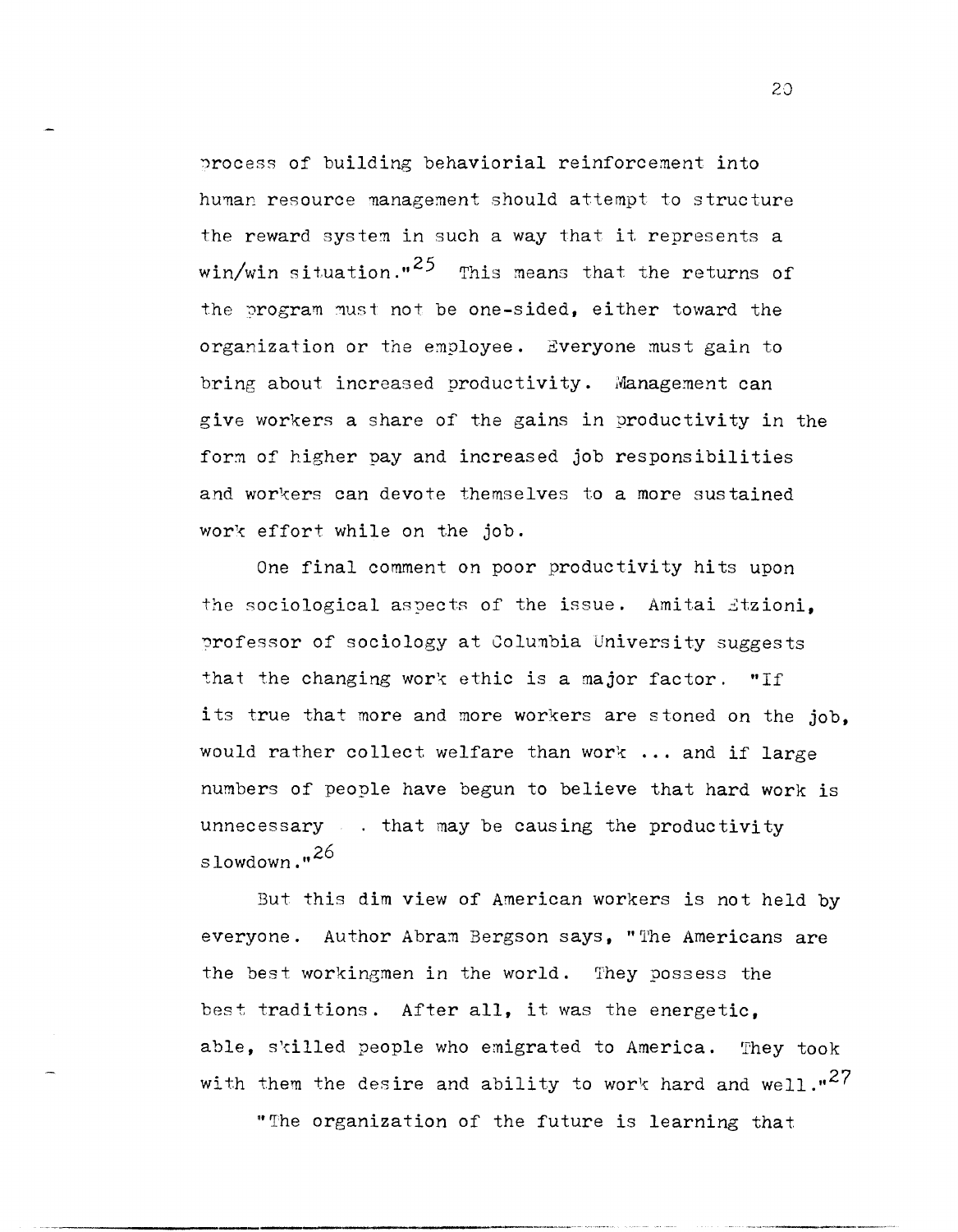productivity can be improved by managing the most important resource, and that is the human resource."<sup>28</sup> savs Roger Howe, director of personnel and organizational development at B.F. Goodrich. The productivity return from the proper selection and placement of employees from ensuring the right use of skills, and from training and developing their skills so that they are more effective on the job should not be overlooked.

In conclusion, I would like to reemphasize the tremendous importance of increasing our productivity, not only to remain competitive with other nations, but for our own well-being right here in the United 3tates. Because Americans want quality in their work lives and are constantly demanding more from the economy, they must join with management to attain these goals. American workers want a higher standard of living, more leisure time and better working conditions. Merely raising wages and prices won't get these, it will only produce inflation. We need to distribute the responsibility to all parts of our work society. Everyone must be concerned with increasing our productivity and do his share towards this end.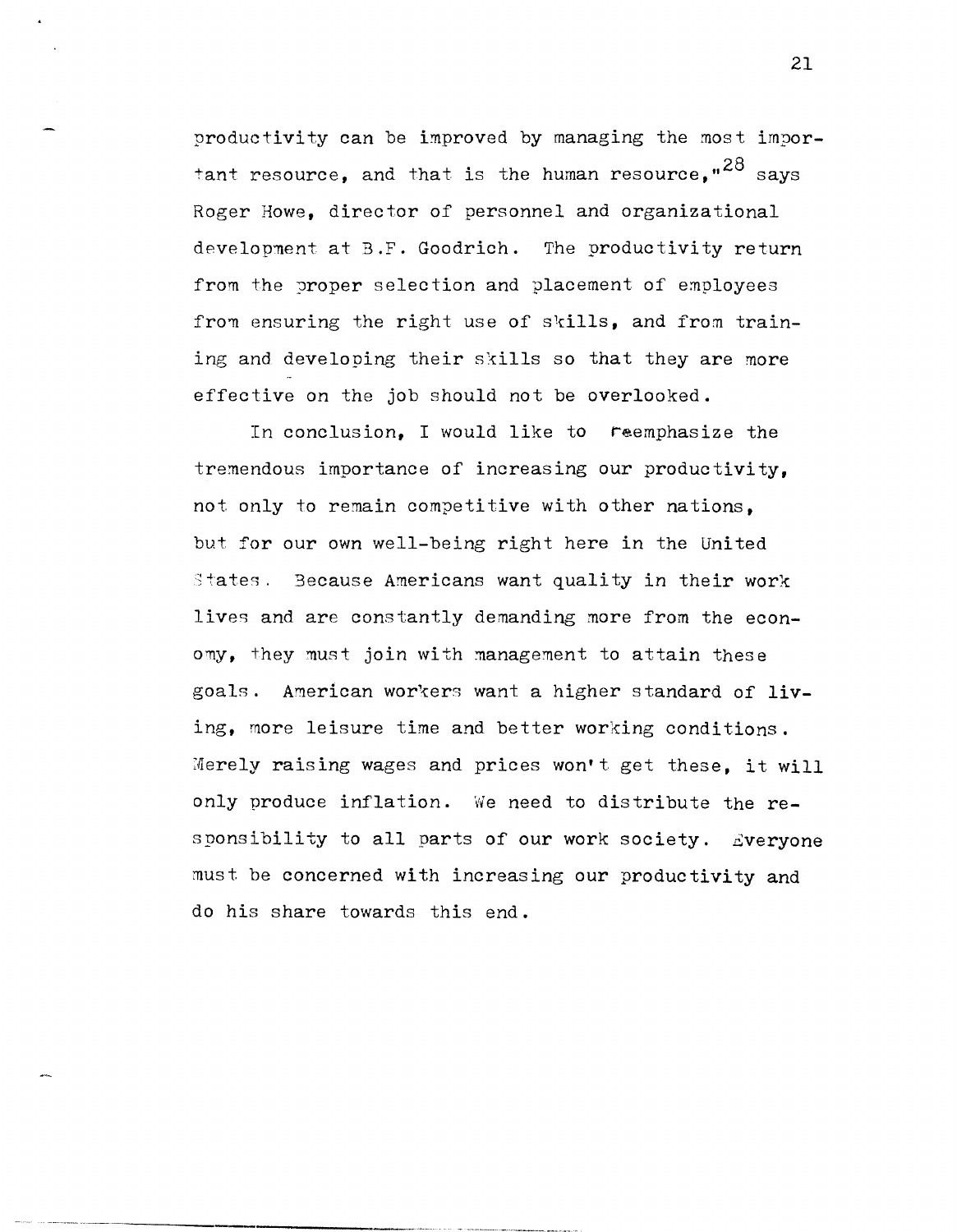## **NOTES**

 $l$ "Stunted Growth of Productivity," Business Week, June JO, *1980, p.65·*   $2$ "Vanishing Vigor," Time, June 26, 1978.  $3$ "Stunted Growth in Productivity," Business Week, June JO, 1980.  $4$ "Why U.S. Workers are Producing Less," (interview v.s. workers are rroducing less, (interview<br>with C. J. Grayson, Jr., U.S. News and World Report, May 1, 1978, p. 95.  $5$ Work and Your Future--Living Poorer Working Harder, by W. T. Morris, copyright 1975, Reston Publishing Co., Inc.) <sup>6</sup> Basic Marketing, E. Jerome McCarthy (copyright 1978, Richard D. Irwin, Inc.)  $7$ "Let's Take Risks Again," by David T. Kearns (Management 383 handout) <sup>8</sup>"Risk-Taking Vital to Industry, Speakers Urge," Iron Age, September 15, *1980,* p. 48. 9 Nork and Your Future--Living Poorer Working Harder, by W.T. Morris.  $10$  "Perils of the Productivity Sag," Time, February 5, 1979, p.126. 11<sub>Productivity, Technology and Capital, by Bela Gold, p. 295,</sub> (copyright 1979, D.C. Heath and  $Co.$ )  $^{12}$ "Japanese Rap U.S. Managements," The Los Angeles Times, Sam Jameson and John R. Lawrence (Management J8J handout) <sup>13</sup>"Purdue's T3 'Man' of the Future," The Indianapolis News, Norm Bess, October 8, 1980.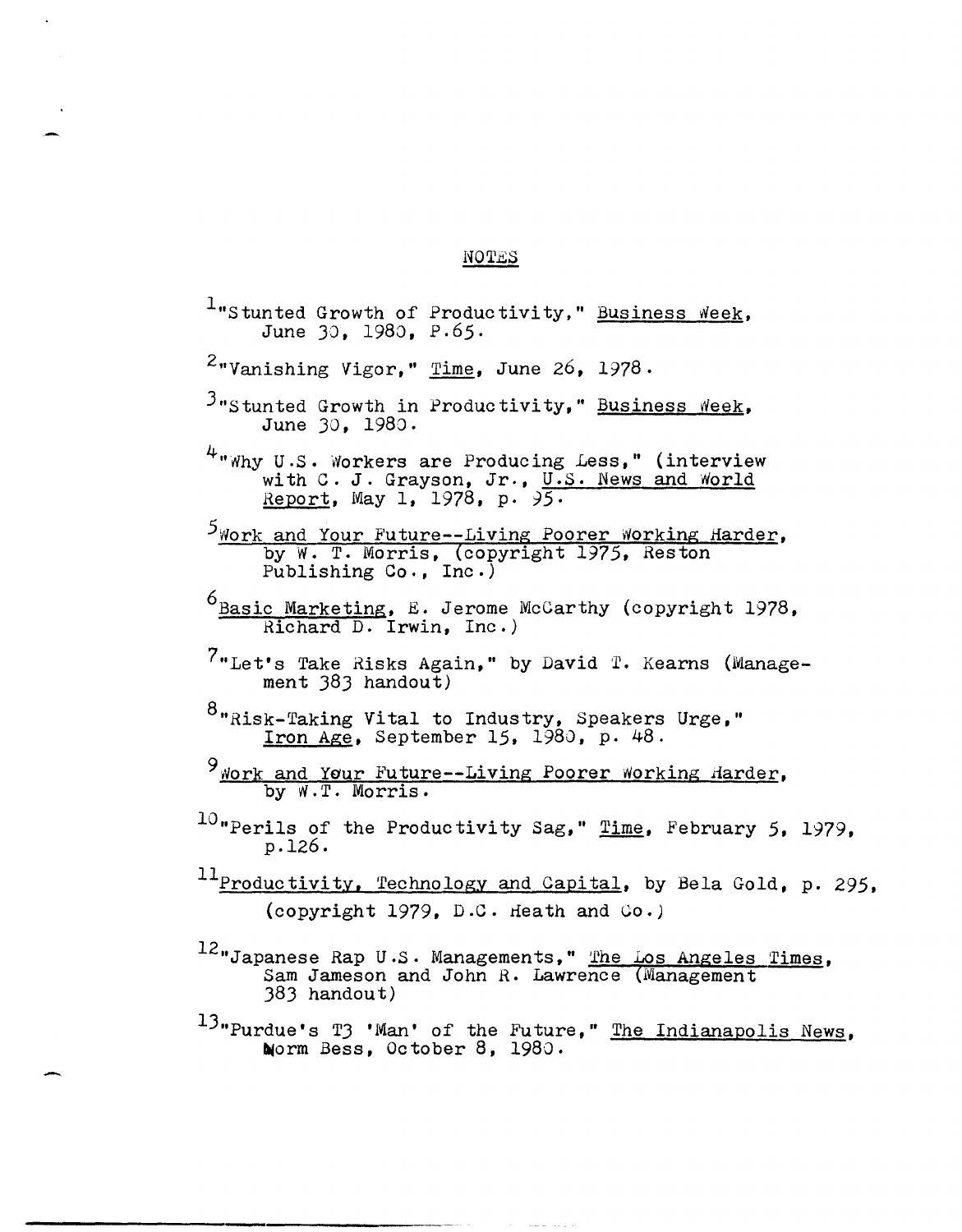- <sup>14</sup>Why U.S. Workers Are Producing Less," U.S. News and World Report, interview with C. Jackson Grayson,  $\frac{101 \pm 0.16}{\pi}$ , May 1, 1978, p. 95.
- <sup>15</sup>Productivity, Technology and Capital, Bela Gold,<br>P.301, (copyright 1979, D.C. Heath and Co.)
- $^{16}$ "Risk-Taking Vital to Industry, Speakers Urge," Iron Age, September 15, 1980, p. 50.
- $^{17}$ "A Better Way to Boost Capital Spending," (interview with Dale Jorgenson and Alan Auerbach), Fortune, June 16, 1980, p. 211.
- <sup>18</sup> Why U.S. Workers are Producing Less," U.S. News and World Report, May 1, 1978, p.96.
- 19"How to Promote Productivity," Business Week, July 24, 1978, p. 151.
- <sup>20</sup> Work and Your Future--Living Poorer Working Harder, *N.T.* Morris, p. 121.
- $21$ "Productivity's Price," Forbes, February 19, 1979, p. 123·
- 22"Inflation and Productivity," Career Clips, Ball State Indition and froude tivity, **Safet Silps, Bati State** 1981, p.1.
- 23"Let's Take Risks Again," David T. Kearns (Management  $383$  handout).
- $24$ "How to Promote Productivity," Business Neek,July 24, 1978, p. 146.
- <sup>25</sup>Practical Management for Hinrichs, Ph.D., p. 183, (Von Nostrand Co., N.Y.)
- <sup>26</sup>"Productivity Gains from a Pat on the Back," Business Week, January 23, 1978, p. 56.
- 27"Inflation Habit: A Case of Stunted Growth," (work Ethics), Psychology Today, May 1979, p. 15.
- <sup>28</sup>Productivity and the Social System--the USSR and the *'tlest,* Abram Bergson, Harvard University Press, 1978, p. 85.

--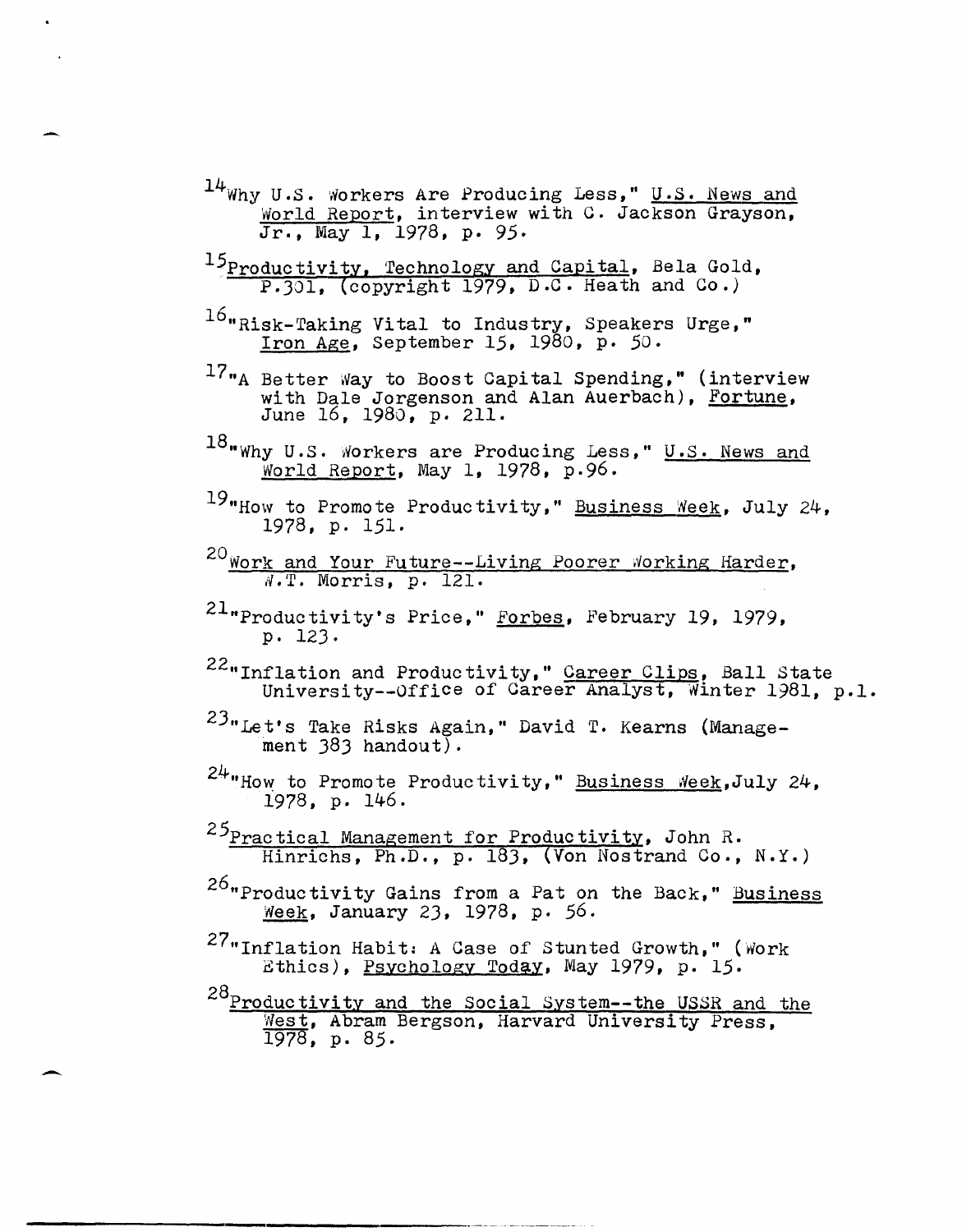## BIBLIOGRAPHY

"Stunted Growth of Productivity," Business Week, June 30, 1980.

"Vanishing Vigor," Time, June 26, 1978.

"Why U.S. Workers are Producing Less," U.S. News and World Report, May 1, 1978.

Nork and Your Future--Living Poorer Working Harder, W.T. Morris, Copyright 1975, Reston Publishing  $\overline{Co.}$ , Inc.

Basic Marketing, E. Jer ome McCarthy, Copyright 1978, Richard D. Irwin, Inc.

"Let's Take Risks Again," David T. Kearns

"Risk-Taking Vital to Industry, Speakers Urge," Iron Age, September 15, 1980.

"Perils of the Productivity Sag," Time, February 5, 1979.

Productivity, Technology and Capital, Bela Gold, Copyright 1979, D.C. Heath and Co.

"Japanese Rap U.S. Managements," The Los Angeles Times, Sam Jameson and John F. Lawrence.

"Purdue's T3 'Man' of the Future," The Indianapolis News, Norm Bess, October 8, 1980.

"A Better Way to Boost Capital Spending," Jorgenson-Auerbach, Fortune, June 16, 1980.

"How to Promote Productivity," Business Week, July 24, 1978.

"Productivity's Price," Forbes, February 19, 1979.

"Inflation and Productivity," Career Clips, Ball State University--Office of Career Analyst, Winter 1981.